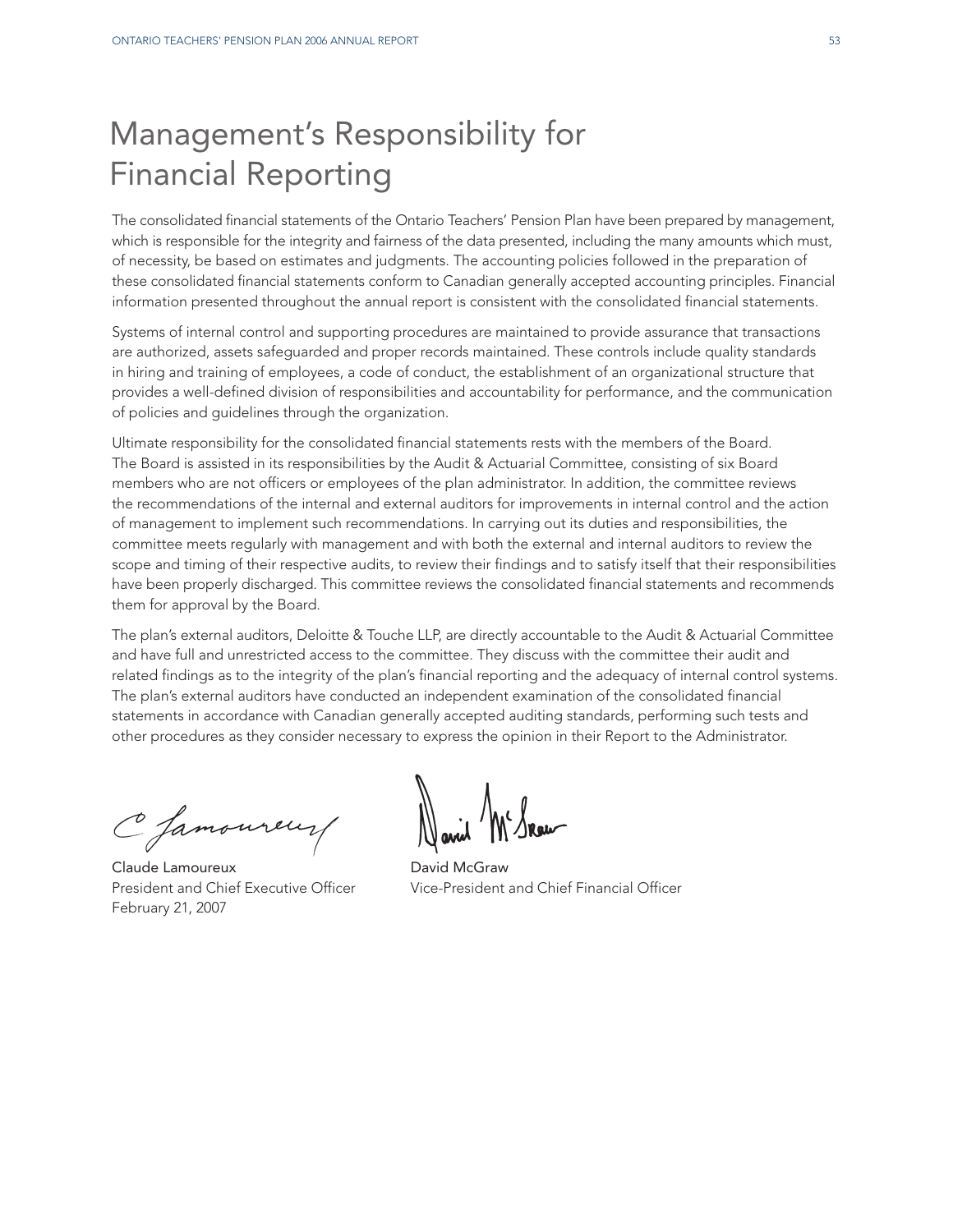# Auditors' Report to the Administrator

We have audited the consolidated statement of net assets available for benefits and accrued pension benefits and deficit of the Ontario Teachers' Pension Plan as at December 31, 2006 and the consolidated statements of changes in net assets available for benefits, changes in accrued pension benefits and changes in deficit for the year then ended. These consolidated financial statements are the responsibility of the Plan's Administrator. Our responsibility is to express an opinion on these consolidated financial statements based on our audit.

We conducted our audit in accordance with Canadian generally accepted auditing standards. Those standards require that we plan and perform an audit to obtain reasonable assurance whether the financial statements are free of material misstatement. An audit includes examining, on a test basis, evidence supporting the amounts and disclosures in the financial statements. An audit also includes assessing the accounting principles used and significant estimates made by management, as well as evaluating the overall financial statement presentation.

In our opinion, these consolidated financial statements present fairly, in all material respects, the net assets available for benefits and accrued pension benefits and deficit of the Plan as at December 31, 2006 and the changes in its net assets available for benefits, accrued pension benefits and deficit for the year then ended in accordance with Canadian generally accepted accounting principles.

eloitte à Touche LLP

Chartered Accountants Toronto, Ontario February 21, 2007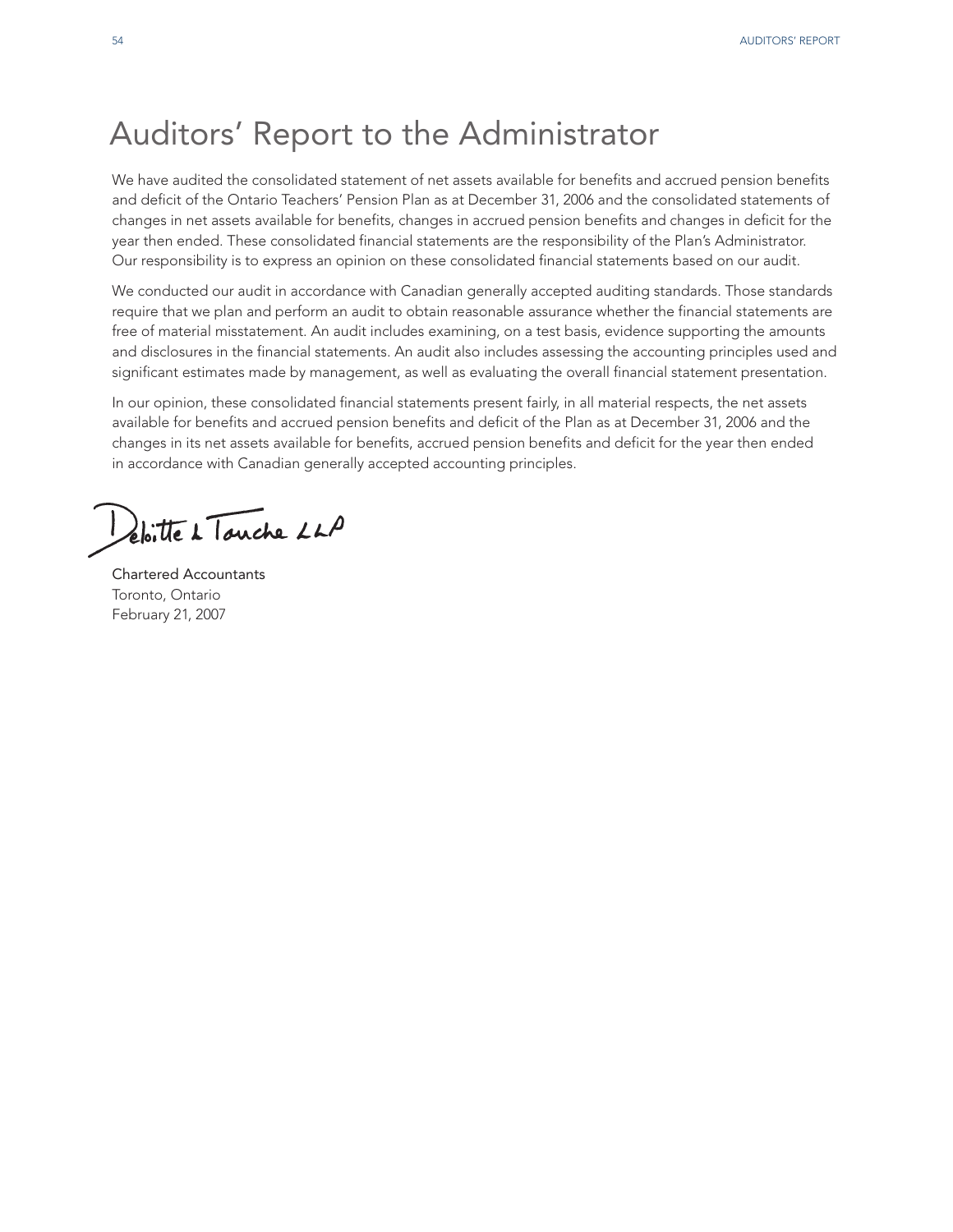# Actuaries' Opinion

Mercer Human Resource Consulting was retained by the Ontario Teachers' Pension Plan Board (the "Board") to perform an actuarial valuation of the assets and the going concern liabilities of the Ontario Teachers' Pension Plan (the "Plan") as at December 31, 2006, for inclusion in the Plan's financial statements. As part of the valuation, we examined the Plan's recent experience with respect to the non-economic assumptions and presented our findings to the Board.

The valuation of the Plan's actuarial liabilities was based on:

- membership data provided by the Ontario Teachers' Pension Plan Board as at December 31, 2005;
- methods prescribed by Section 4100 of the Canadian Institute of Chartered Accountants' Handbook for pension plan financial statements;
- real and nominal interest rates on long-term Canada bonds at the end of 2006;
- **■** assumptions about future events (for example, future rates of inflation and future retirement rates) which have been communicated to us as the Board's best estimate of these events; and
- information obtained from the Ontario Ministry of Labour and other published data on negotiated wage settlements in the 2005/06, 2006/07 and 2007/08 school years.

The objective of the financial statements is to fairly present the financial position of the Plan on December 31, 2006 as a going concern. This is different from the statutory valuation (the actuarial valuation required by the Pension Benefits Act (Ontario)), which establishes a prudent level for future contributions.

While the actuarial assumptions used to estimate liabilities for the Plan's financial statements represent the Board's best estimate of future events and market conditions at the end of 2006, and while in our opinion these assumptions are reasonable, the Plan's future experience will inevitably differ, perhaps significantly, from the actuarial assumptions. Any differences between the actuarial assumptions and future experience will emerge as gains or losses in future valuations, and will affect the financial position of the Plan, and the contributions required to fund it, at that time.

We have tested the data for reasonableness and consistency, and we believe it to be sufficient and reliable for the purposes of the valuation. We also believe that the methods employed in the valuation are appropriate for the purposes of the valuation, and that the assumptions used in the valuation are in accordance with accepted actuarial practice. Our opinions have been given, and our valuation has been performed, in accordance with accepted actuarial practice.

De de

Lester J. Wong, F.C.I.A. Malcolm P. Hamilton, F.C.I.A. February 21, 2007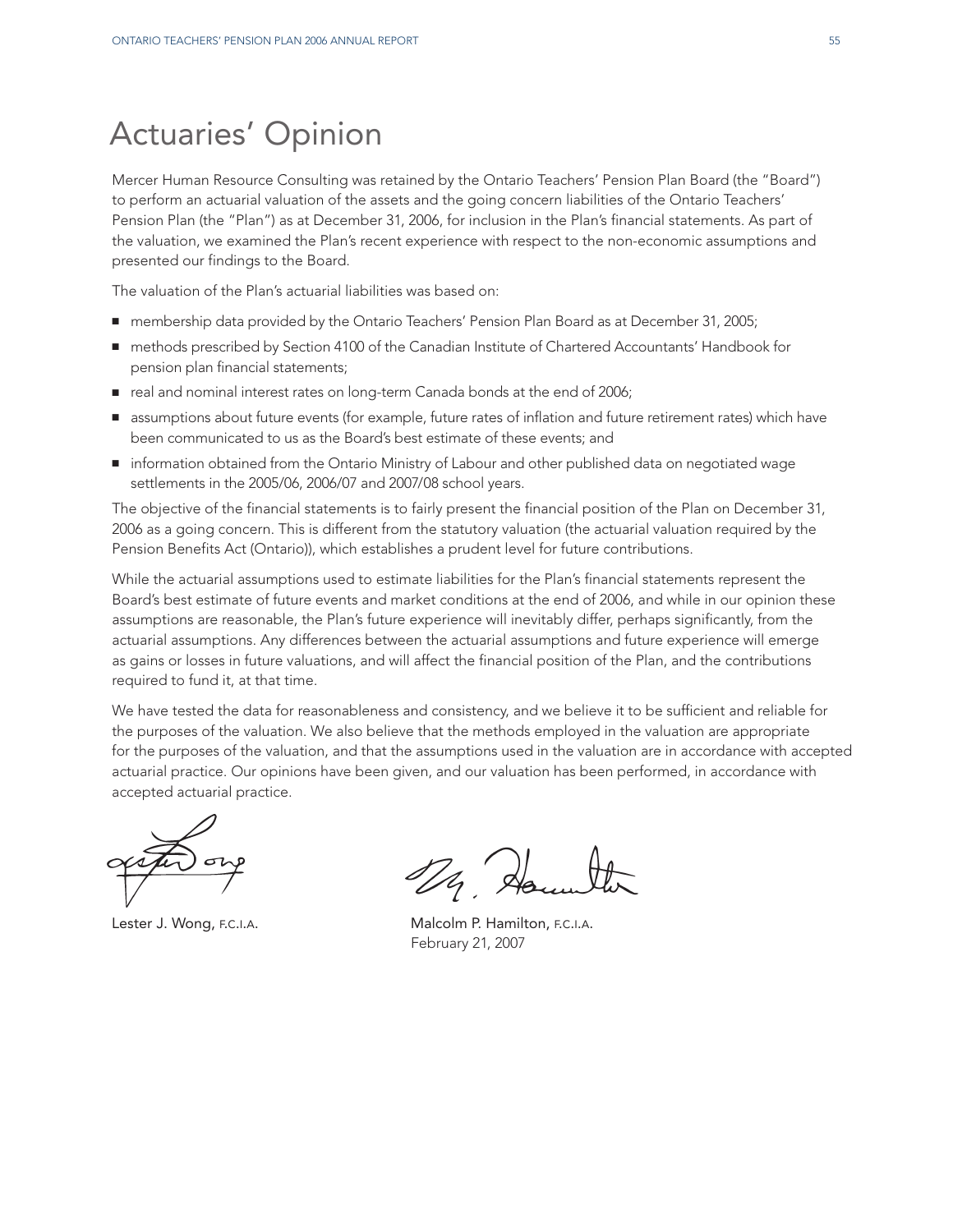## Consolidated Statement of Net Assets Available for Benefits and Accrued Pension Benefits and Deficit

| as at December 31, 2006 (\$ millions)                | 2006      | 2005      |
|------------------------------------------------------|-----------|-----------|
| Net assets available for benefits                    |           |           |
| Assets                                               |           |           |
| Investments (note 2)                                 | \$141,069 | \$115,619 |
| Receivable from the Province of Ontario (note 3)     | 1,575     | 1,495     |
| Receivable from brokers                              | 44        | 59        |
| Cash                                                 | 27        | 19        |
| Fixed assets                                         | 15        | 9         |
|                                                      | 142,730   | 117,201   |
| Liabilities                                          |           |           |
| Investment-related liabilities (note 2)              | 35,391    | 20,815    |
| Due to brokers                                       | 1,059     | 16        |
| Accounts payable and accrued liabilities             | 266       | 242       |
|                                                      | 36,716    | 21,073    |
| Net assets available for benefits                    | 106,014   | 96,128    |
| Actuarial asset value adjustment (note 4)            | (11, 164) | (7, 434)  |
| Actuarial value of net assets available for benefits | \$94,850  | \$88,694  |
| Accrued pension benefits and deficit                 |           |           |
| Accrued pension benefits (note 5)                    | \$110,496 | \$110,530 |
| Deficit                                              | (15,646)  | (21, 836) |
| Accrued pension benefits and deficit                 | \$94,850  | \$88,694  |

On behalf of the Plan Administrator:

ercier

mur  $201$ 

Chair **Chair** Board Member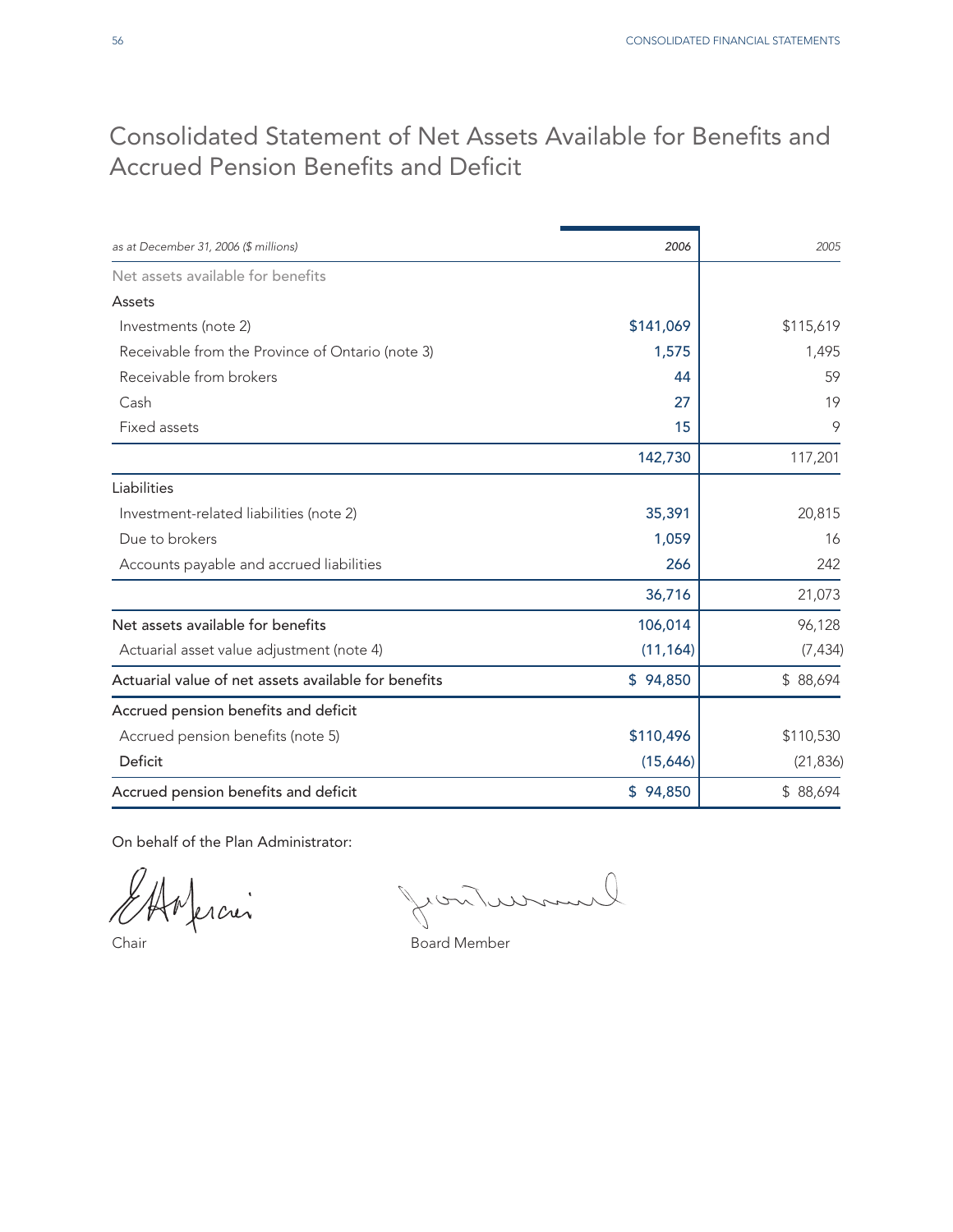## Consolidated Statement of Changes in Net Assets Available for Benefits

| for the year ended December 31, 2006 (\$ millions)   | 2006      | 2005     |
|------------------------------------------------------|-----------|----------|
| Net assets available for benefits, beginning of year | \$96,128  | \$84,326 |
| Investment operations                                |           |          |
| Investment income (note 9)                           | 12,311    | 14,086   |
| Administrative Expenses - Investments (note 14a)     | (220)     | (205)    |
| Net investment operations                            | 12,091    | 13,881   |
| Member service operations                            |           |          |
| Contributions (note 12)                              | 1,646     | 1,575    |
| Benefits paid (note 13)                              | (3,819)   | (3,620)  |
| Administrative Expenses - Member services (note 14b) | (32)      | (34)     |
| Net member service operations                        | (2,205)   | (2,079)  |
| Increase in net assets available for benefits        | 9,886     | 11,802   |
| Net assets available for benefits, end of year       | \$106,014 | \$96,128 |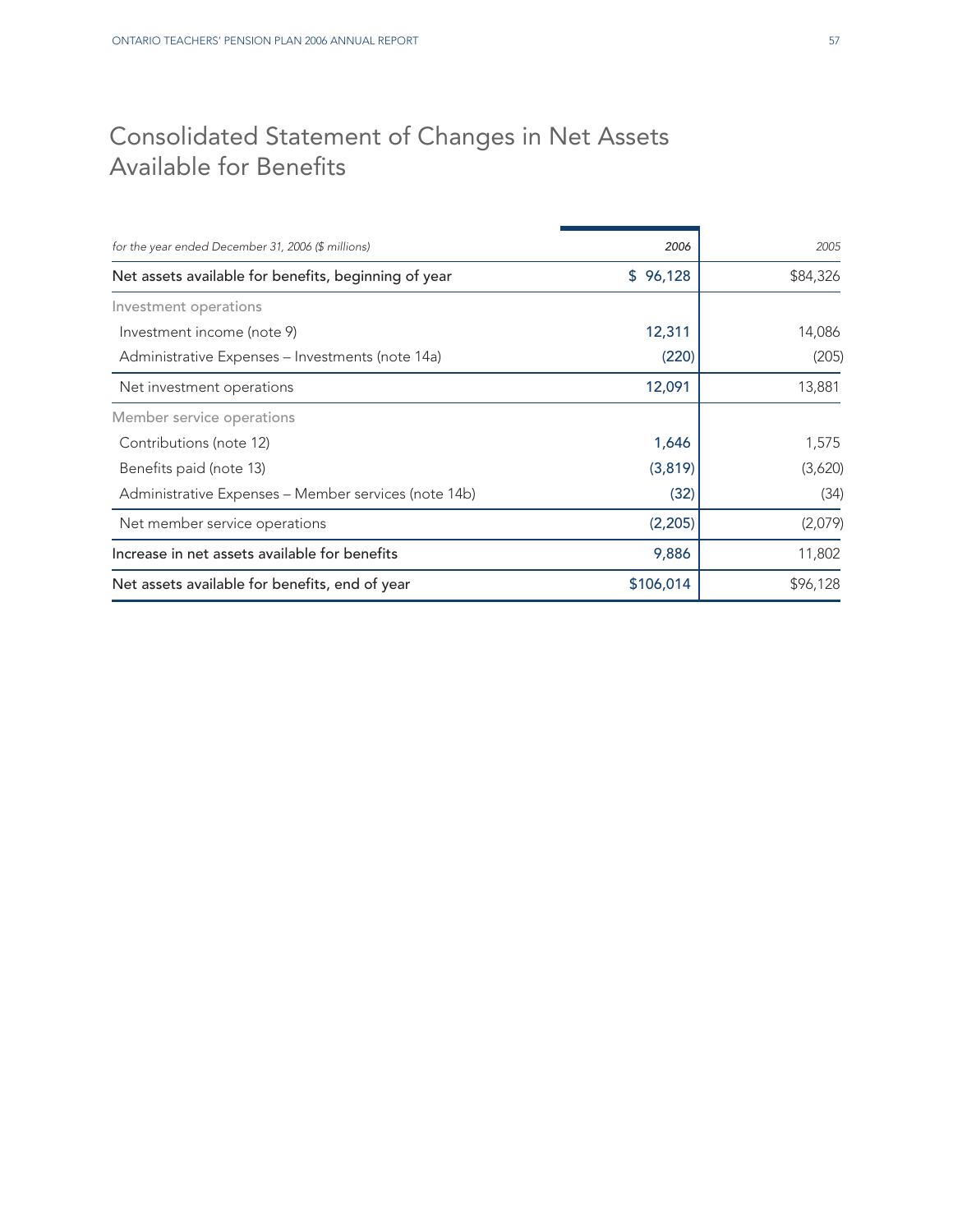# Consolidated Statement of Changes in Accrued Pension Benefits

| for the year ended December 31, 2006 (\$ millions)  | 2006      | 2005      |
|-----------------------------------------------------|-----------|-----------|
| Accrued pension benefits, beginning of year         | \$110,530 | \$96,728  |
| Increase in accrued pension benefits                |           |           |
| Interest on accrued pension benefits                | 5,075     | 5,153     |
| Benefits accrued                                    | 3,422     | 2,820     |
| Changes in actuarial assumptions (note 5a)          | (5, 133)  | 9,509     |
| Experience losses/(gains) (note 5c)                 | 421       | (60)      |
|                                                     | 3,785     | 17,422    |
| Decrease in accrued pension benefits                |           |           |
| Benefits paid (note 13)                             | 3,819     | 3,620     |
| Net (decrease)/increase in accrued pension benefits | (34)      | 13,802    |
| Accrued pension benefits, end of year               | \$110,496 | \$110,530 |

# Consolidated Statement of Changes in Deficit

| for the year ended December 31, 2006 (\$ millions)               | 2006         | 2005        |
|------------------------------------------------------------------|--------------|-------------|
| Deficit, beginning of year                                       | \$ (21, 836) | \$ (13,937) |
| Increase in net assets available for benefits                    | 9,886        | 11,802      |
| Change in actuarial asset value adjustment (note 4)              | (3,730)      | (5,899)     |
| Increase in actuarial value of net assets available for benefits | 6,156        | 5,903       |
| Net decrease/(increase) in accrued pension benefits              | 34           | (13,802)    |
| Deficit, end of year                                             | \$(15,646)   | \$ (21,836) |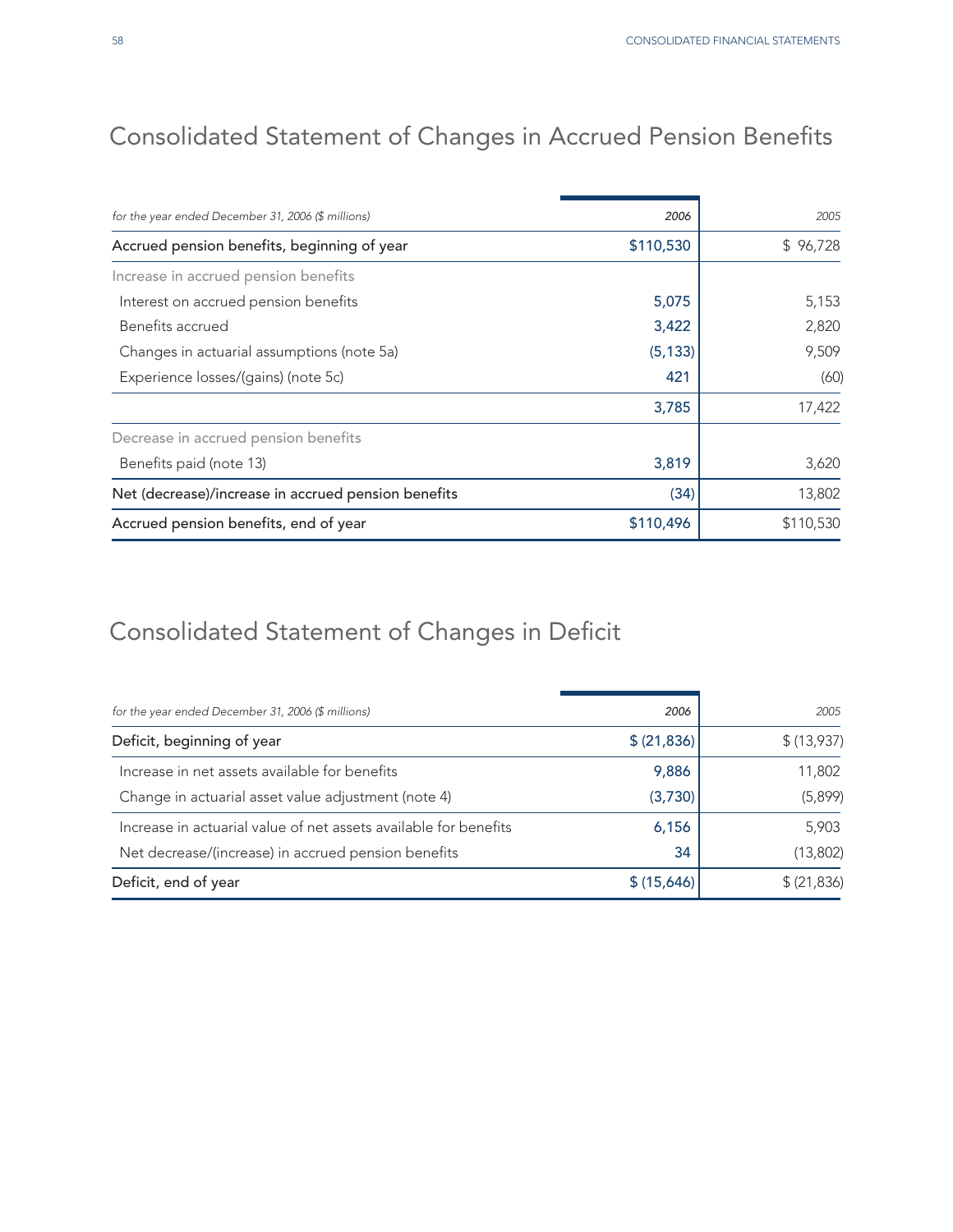## Notes to Consolidated Financial Statements

*for the year ended December 31, 2006*

## Description of Plan

The following description of the Ontario Teachers' Pension Plan (the Plan) is a summary only. For more complete information, reference should be made to the Teachers' Pension Act (the TPA) as amended.

### (a) General

The Plan is governed by the TPA. It is a contributory defined benefit pension plan co-sponsored by the Province of Ontario (the Province) and Plan members, represented by the Ontario Teachers' Federation (the OTF) (the co-sponsors). The terms of the Plan are set out in the Partners' Agreement.

The Plan is registered with the Financial Services Commission of Ontario and under the Income Tax Act (Canada) (the ITA) (registration number 0345785) as a Registered Pension Plan which is not subject to income taxes.

The Plan is administered and the investments are managed by the Ontario Teachers' Pension Plan Board (the Board). Under the TPA, the Board is constituted as a corporation without share capital to which the Corporations Act (Ontario) does not apply.

#### (b) Funding

Plan benefits are funded by contributions and investment earnings. Contributions are made by active members of the Plan and are matched by either the Province or designated private schools and organizations. The determination of the value of the benefits and required contributions is made on the basis of periodic actuarial valuations.

#### (c) Retirement Pensions

A retirement pension is available based on the number of years of credited service, the average of the best five annual salaries and the age of the member at retirement. A member is eligible for a reduced retirement pension from age 50. An unreduced retirement pension is available at age 65 or if the sum of a member's age and qualifying service equals 85.

#### (d) Disability Pensions

A disability pension is available at any age to a disabled member with a minimum of 10 years of qualifying service. The type of disability pension is determined by the extent of the disability.

#### (e) Death Benefits

Death benefits are available on the death of an active member and may be available on the death of a retired member. The benefit may take the form of a survivor pension, lump-sum payment or both.

## (f) Escalation of Benefits

Pension benefits are adjusted annually for inflation at 100% of the Consumer Price Index, subject to a limit of 8% in any one year with any excess carried forward.

### (g) Retirement Compensation Arrangement

Restrictions in the ITA and its regulations on the payment of certain benefits from the registered pension plan for periods of service after 1991 may impact some Plan members. To address affected members, the Retirement Compensation Arrangement (the RCA) was established by agreement between the co-sponsors as a supplementary plan to provide for these benefits. Examples of these benefits include: (1) members of the Plan who retired with average earnings above \$114,677 (CPP-exempt members \$105,556) in 2006 and \$108,950 (CPP-exempt members \$100,000) in 2005; and (2) members whose pensions would require a larger reduction for early retirement to comply with the ITA limitations than the Plan would impose. Because the RCA is a separate trust, the net assets available for benefits and accrued benefits and deficit of the RCA are not included in these consolidated financial statements.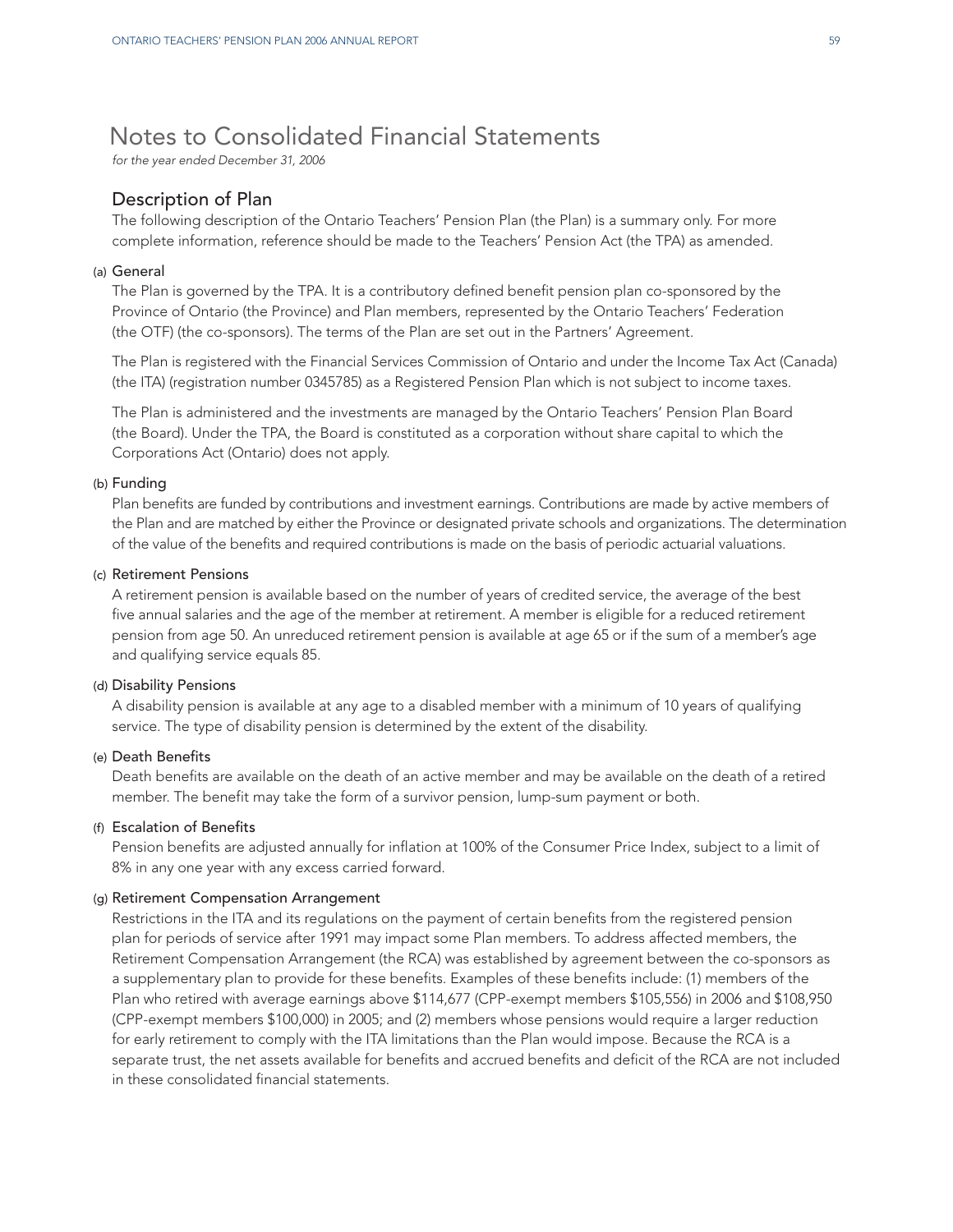## NOTE 1. Summary of significant accounting policies

## (a) Basis of Presentation

These consolidated financial statements are prepared in accordance with Canadian generally accepted accounting principles.

The fair value of assets and liabilities and the results of operations of subsidiary companies and variable interest entities (VIEs) where the Plan is the primary beneficiary are consolidated as part of the Plan's financial statements.

A VIE is an entity which does not have sufficient equity at risk to finance its activities without additional subordinated financial support or an entity in which the holders of the equity at risk lack the characteristics of a controlling financial interest. The primary beneficiary, which is the enterprise that absorbs the majority of the expected losses or is entitled to the majority of the expected residual returns, is required to consolidate the VIE in its financial statements.

VIEs in which the Plan is the primary beneficiary or in which it has a significant variable interest are primarily private equity and alternative investments limited partnerships.

The Plan's consolidated financial statements also include its proportionate share of the fair value of assets, liabilities and operations of investments in joint ventures.

Intercompany transactions and balances are eliminated in preparing these consolidated financial statements.

Certain comparative figures have been reclassified to conform with the current year's presentation including mezzanine debt which was classified as equities in 2005 and was reclassified to bonds in 2006 to be consistent with its benchmark change (see note 10).

### (b) Investments

## *Valuation of Investments*

Investments and investment-related liabilities are stated at fair value. Fair value is an estimate of the amount of consideration that would be agreed upon in an arm's-length transaction between knowledgeable, willing parties who are under no compulsion to act.

Fair values of investments are determined as follows:

- a. Short-term money-market securities are valued using either market closing mid prices or discounted cash flows based on current market yields, when market closing mid prices are unavailable.
- b. Bonds are valued on the basis of market quoted closing mid prices. If quoted closing mid prices are not available, estimated values are calculated using discounted cash flows based on current market yields and comparable securities, as appropriate.
- c. Public equities are valued at quoted market closing prices. In the event a security halts trading for an unspecified period of time, management will estimate the fair value based on discussions with external parties and independent research.
- d. Real estate, private equities, infrastructure and timber are valued based on estimated fair values determined by using appropriate valuation techniques and best estimates by management and/or appraisers.
- e. All derivative financial instruments are recorded at fair value using market prices. Where quoted market values are not readily available, appropriate valuation techniques are used to determine fair value.
- f. Alternative investments, comprised of hedge funds and managed futures accounts, are recorded at fair value based on net asset values obtained from each of the fund's administrators.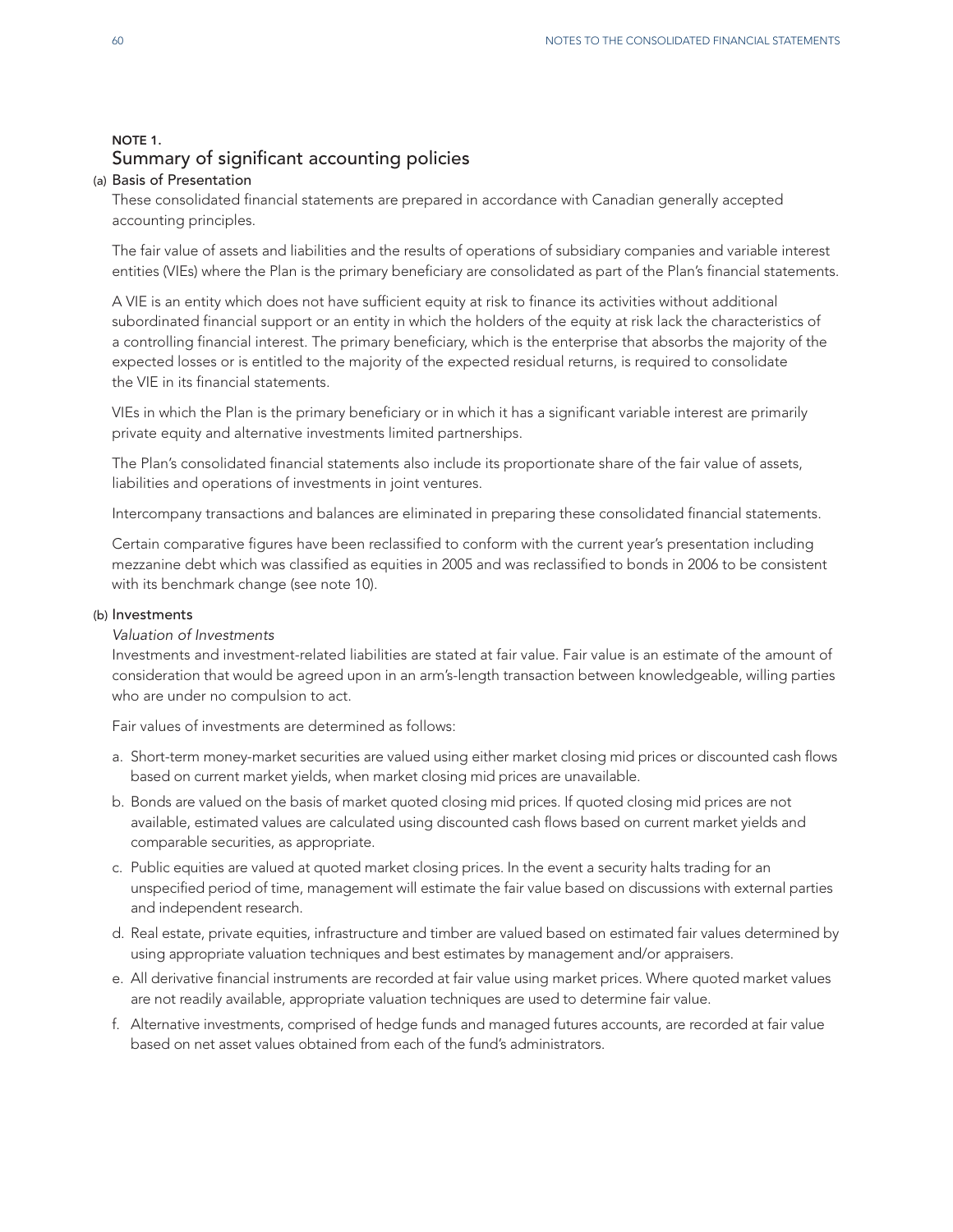#### *Trade-Date Reporting*

Purchases and sales of investments and derivative contracts are recorded as of the trade date (the date upon which the substantial risks and rewards have been transferred).

#### *Investment Income*

Dividend income is recognized based on the ex-dividend date, and interest income and real estate income are recognized on the accrual basis as earned. Investment income also includes gains and losses both realized and unrealized. Since real estate income is determined on a fair value basis, a charge for depreciation and amortization is excluded from the determination of real estate income. Certain management and performance fees for externally managed private equity and hedge funds are offset against investment income.

## (c) Foreign Currency Translation

Assets and liabilities denominated in foreign currencies are translated into Canadian dollars at the exchange rates prevailing on the year-end date. Income and expenses are translated into Canadian dollars at the exchange rates prevailing on the dates of the transactions. The realized and unrealized gains and losses arising from these translations are included within net realized and unrealized gains on investments in investment income.

## (d) Accrued Pension Benefits

The value of accrued pension benefits and changes therein during the year are based on an actuarial valuation prepared by an independent firm of actuaries. The valuation is made as at the beginning of the year and then extrapolated to year end. It uses the projected benefit method pro-rated on service and management's best estimate, as at the valuation date, of various economic and non-economic assumptions.

## (e) Contributions

Contributions from the members, the Province and designated private schools and organizations are recorded on an accrual basis. Cash received from members for credited service and cash transfers from other pension plans are recorded when received.

#### (f) Benefits

Benefit payments to members and others, commuted value payments and refunds to former members, and transfer payments to other plans are recorded in the period in which they are paid. Any benefit payment accruals not paid are reflected in accrued pension benefits.

#### (g) Use of Estimates

In preparing these consolidated financial statements, management uses estimates and assumptions that primarily affect the reported values of assets and liabilities, and related income and expenses. Significant estimates are used primarily in the determination of accrued pension benefits and the fair value of investments and investment-related receivables and liabilities. Note 5 explains how estimates are used in determining accrued pension benefits and note 1b explains how estimates are used to derive the fair value of investments and investment-related receivables and liabilities.

## NOTE 2.

## Investments

The Plan invests directly or through derivatives, in fixed income, equities and inflation-sensitive investments in accordance with its policy of asset diversification.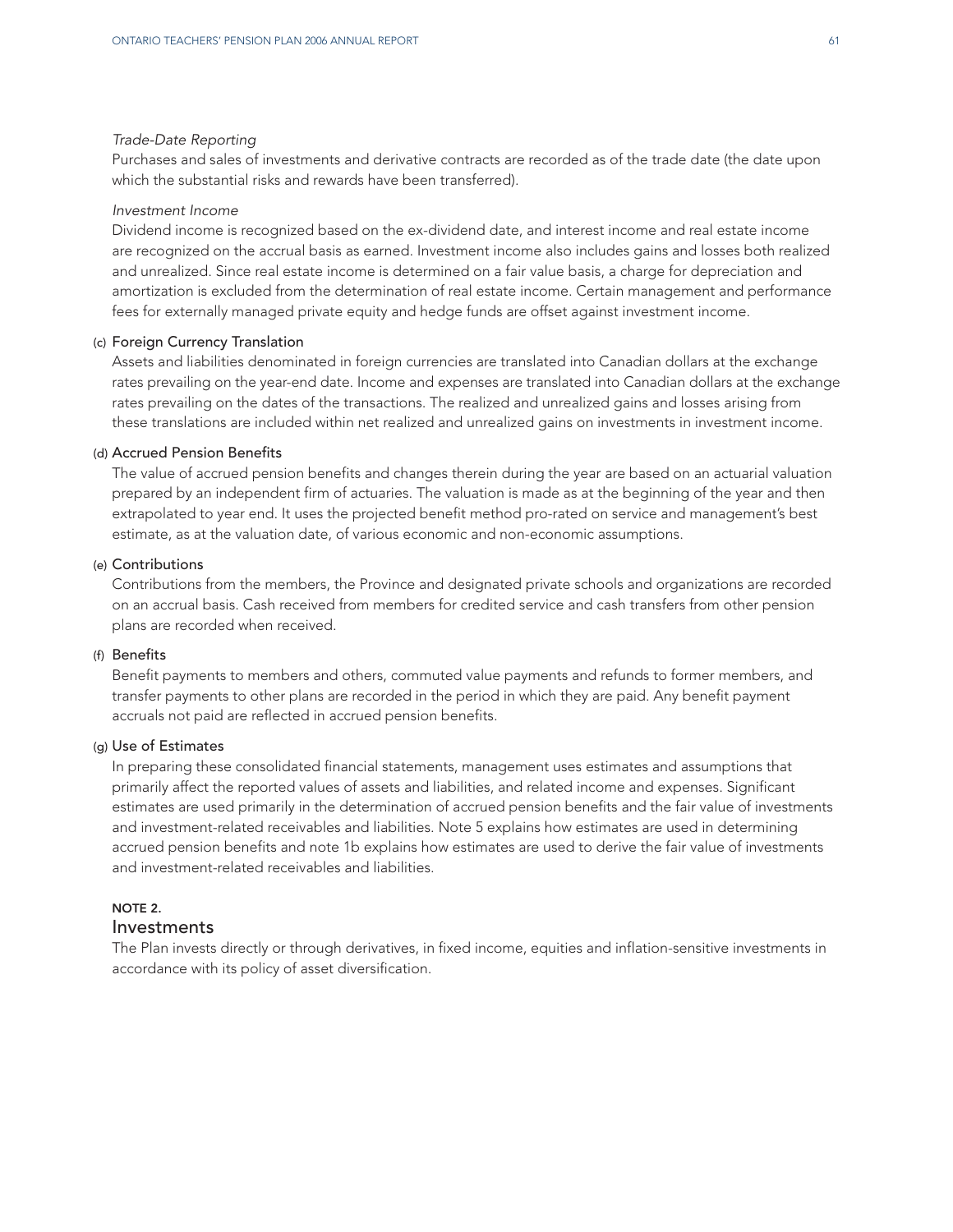## (a) Investments<sup>(1)</sup> before Allocating the Effect of Derivative Contracts

The schedule below summarizes the Plan's investments and investment-related liabilities, including net accrued interest and dividends of \$401 million (2005 – \$395 million), before allocating the effect of derivative contracts, as at December 31:

|                                                 |             | 2006        |             | 2005     |
|-------------------------------------------------|-------------|-------------|-------------|----------|
| (\$ millions)                                   | Fair Value  | Cost        | Fair Value  | Cost     |
| Fixed income                                    |             |             |             |          |
| Debentures                                      | \$<br>7,875 | 6,855<br>\$ | \$<br>9,581 | \$8,065  |
| <b>Bonds</b>                                    | 23,613      | 23,081      | 18,529      | 18,108   |
| Money-market securities                         | 6,159       | 6,166       | 5,433       | 5,419    |
| Alternative investments <sup>(2)</sup>          | 12,767      | 11,283      | 6,741       | 6,222    |
|                                                 | 50,414      | 47,385      | 40,284      | 37,814   |
| Equity                                          |             |             |             |          |
| Publicly traded                                 |             |             |             |          |
| Canadian                                        | 15,453      | 9,660       | 14,653      | 8,706    |
| Non-Canadian                                    | 19,604      | 16,403      | 14,710      | 13,628   |
| Non-publicly traded                             |             |             |             |          |
| Canadian                                        | 2,945       | 2,435       | 3,126       | 2,770    |
| Non-Canadian                                    | 5,102       | 5,030       | 4,784       | 4,914    |
|                                                 | 43,104      | 33,528      | 37,273      | 30,018   |
| Inflation-sensitive investments                 |             |             |             |          |
| Real estate (note 8)                            | 15,157      | 10,989      | 12,966      | 10,080   |
| Real-rate products                              |             |             |             |          |
| Canadian                                        | 8,612       | 6,262       | 8,657       | 5,824    |
| Non-Canadian                                    | 3,640       | 3,522       | 1,781       | 1,688    |
| Infrastructure and timber                       | 9,586       | 8,596       | 7,742       | 7,672    |
|                                                 | 36,995      | 29,369      | 31,146      | 25,264   |
|                                                 | 130,513     | 110,282     | 108,703     | 93,096   |
| Investment-related receivables                  |             |             |             |          |
| Securities purchased under agreements to resell | 6,848       | 6,814       | 4,286       | 4,280    |
| Cash collateral deposited under securities      |             |             |             |          |
| borrowing arrangements                          | 930         | 904         | 756         | 770      |
| Derivative-related, net                         | 2,778       | 1,452       | 1,874       | 433      |
|                                                 | 10,556      | 9,170       | 6,916       | 5,483    |
| Investments                                     | \$141,069   | \$119,452   | \$115,619   | \$98,579 |

(1) For additional details, refer to the schedule of Investments over \$100 million on pages 81 to 83.

(2) Comprised of hedge funds and managed futures accounts.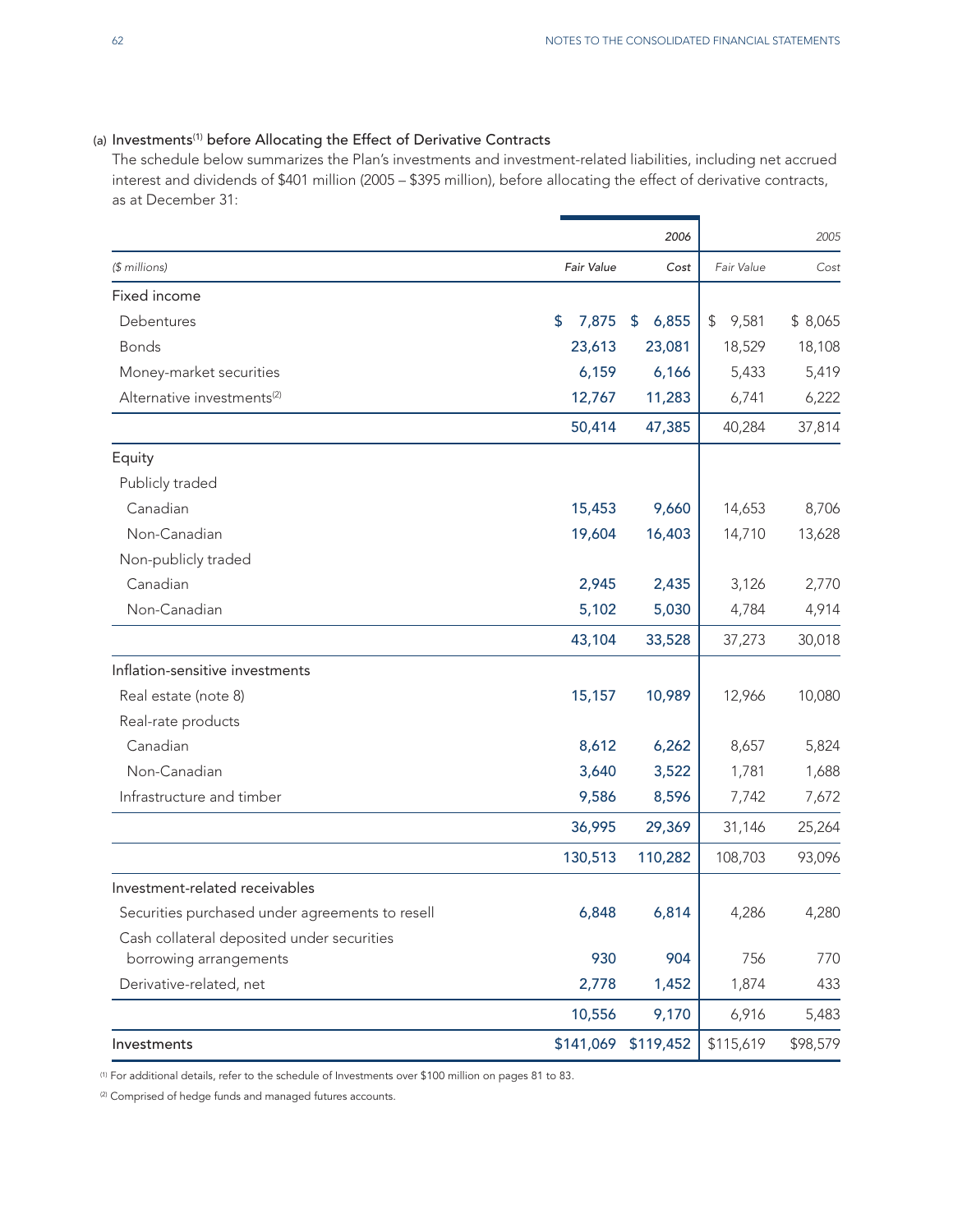|                                                       |                   | 2006        |            | 2005       |
|-------------------------------------------------------|-------------------|-------------|------------|------------|
| $$$ millions)                                         | <b>Fair Value</b> | Cost        | Fair Value | Cost       |
| Investment-related liabilities                        |                   |             |            |            |
| Securities sold under agreements to repurchase        | \$(17,252)        | \$(17, 187) | \$ (5,238) | \$ (5,231) |
| Securities sold but not yet purchased                 |                   |             |            |            |
| Fixed income                                          | (3, 263)          | (3, 243)    | (3,647)    | (3,644)    |
| Equities                                              | (921)             | (817)       | (750)      | (747)      |
| Joint ventures (note 6)                               | (3,575)           | (3,575)     | (3,499)    | (3,499)    |
| Subsidiaries and VIEs (note 7)                        | (4,713)           | (4,714)     | (2,517)    | (2,525)    |
| Real estate (note 8)                                  | (4,038)           | (3,804)     | (4, 215)   | (3,941)    |
| Cash collateral received under credit support annexes | (5)               | (5)         |            |            |
| Derivative-related, net                               | (1,624)           | (1, 337)    | (949)      | (851)      |
|                                                       | (35, 391)         | (34,682)    | (20, 815)  | (20, 438)  |
| Net investments (note 2c)                             | \$105,678         | \$84,770    | \$94,804   | \$78,141   |
|                                                       |                   |             |            |            |

## (b) Derivative Contracts

Derivative contracts are financial contracts, the value of which is derived from the value of underlying assets, commodities, indices, interest rates or currency rates. Derivative contracts are transacted either in the over-thecounter (OTC) market or on regulated exchanges.

Notional amounts of derivative contracts represent the contractual amount to which a rate or price is applied for computing the cash to be paid or received. Notional amounts are the basis upon which the returns from, and the fair value of, the contracts are determined.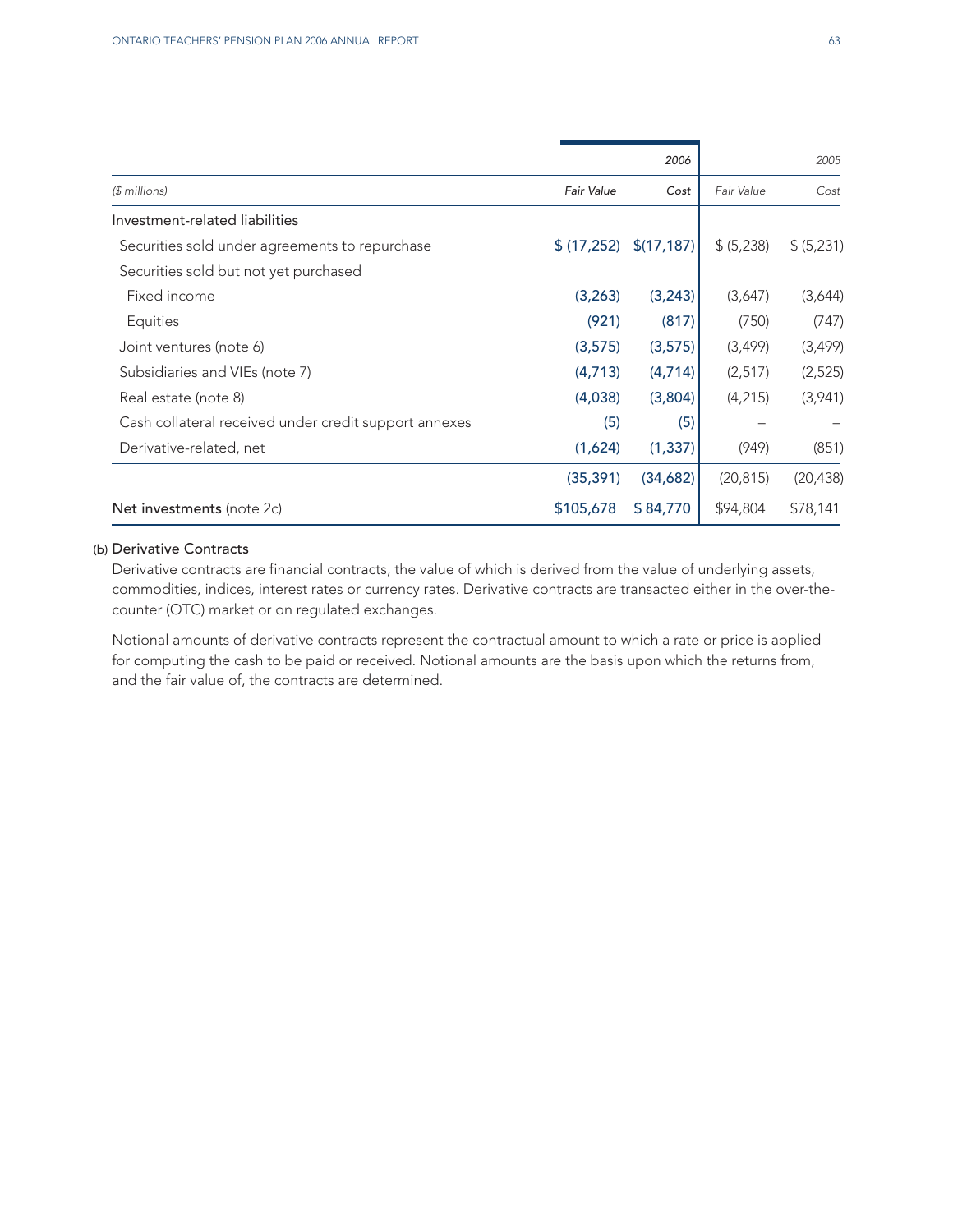|                                  |                                                               |           | 2006       |           | 2005           |
|----------------------------------|---------------------------------------------------------------|-----------|------------|-----------|----------------|
| (\$ millions)                    |                                                               | Notional  | Fair Value | Notional  | Fair Value     |
| Equity and commodity derivatives |                                                               |           |            |           |                |
| Swaps                            |                                                               | \$18,114  | \$1,194    | \$18,347  | \$775          |
| Futures                          |                                                               | 2,939     | (7)        | 3,299     | 13             |
| Options: Listed                  | - purchased                                                   | 69        |            | 61        |                |
|                                  | - written                                                     | 92        | (1)        | 106       | (1)            |
| <b>OTC</b>                       | - purchased                                                   | 2,638     | 161        | 664       | 43             |
|                                  | - written                                                     | 2,116     | (102)      | 422       | (10)           |
|                                  |                                                               | 25,968    | 1,245      | 22,899    | 820            |
| Interest rate derivatives        |                                                               |           |            |           |                |
| Swaps                            |                                                               | 44,510    | 88         | 43,430    | 126            |
| Futures                          |                                                               | 61,026    | (5)        | 23,050    | (1)            |
| Options: Listed                  | - purchased                                                   | 4,777     | 5          | 3,158     | 1              |
|                                  | - written                                                     | 4,753     | (5)        | 2,346     | (1)            |
| <b>OTC</b>                       | - purchased                                                   | 21,414    | 298        | 13,673    | 126            |
|                                  | - written                                                     | 19,189    | (230)      | 12,347    | (92)           |
|                                  |                                                               | 155,669   | 151        | 98,004    | 159            |
| Currency derivatives             |                                                               |           |            |           |                |
| Swaps                            |                                                               | 671       | 87         | 1,037     | 86             |
| Forwards <sup>(3)</sup>          |                                                               | 74,195    | (470)      | 68,224    | 174            |
| Futures                          |                                                               | 3         |            | 4         |                |
| Options: OTC                     | - purchased                                                   | 3,700     | 21         | 3,957     | 33             |
|                                  | - written                                                     | 2,873     | (13)       | 2,344     | (35)           |
|                                  |                                                               | 81,442    | (375)      | 75,566    | 258            |
| Credit derivatives               |                                                               |           |            |           |                |
| Loan participations              |                                                               | 959       | 680        | 182       | 68             |
| Credit default swaps - purchased |                                                               | 9,811     | 46         | 1,254     |                |
|                                  | - written                                                     | 1,760     | (91)       | 690       | (9)            |
| Total return swaps               |                                                               | 591       | 6          | 464       | $\overline{2}$ |
| Equity default swaps             |                                                               | 9         |            |           |                |
|                                  |                                                               | 13,130    | 641        | 2,590     | 61             |
| Other derivatives                |                                                               |           |            |           |                |
| Volatility/variance swaps        |                                                               | 8,905     | 44         | 6,465     | 27             |
| Dividend swaps                   |                                                               | 128       | 38         | 115       | 37             |
|                                  |                                                               | 9,033     | 82         | 6,580     | 64             |
|                                  |                                                               | 285,242   | 1,744      | 205,639   | 1,362          |
|                                  | Less: Net cash collateral received under derivative contracts |           | (590)      |           | (437)          |
|                                  | Notional and net fair value of derivative contracts           | \$285,242 | \$1,154    | \$205,639 | \$925          |

The following schedule summarizes the notional amounts and fair value of the Plan's derivative contracts held as at December 31:

(3) Excludes currency forwards related to Real Estate assets as disclosed in note 8.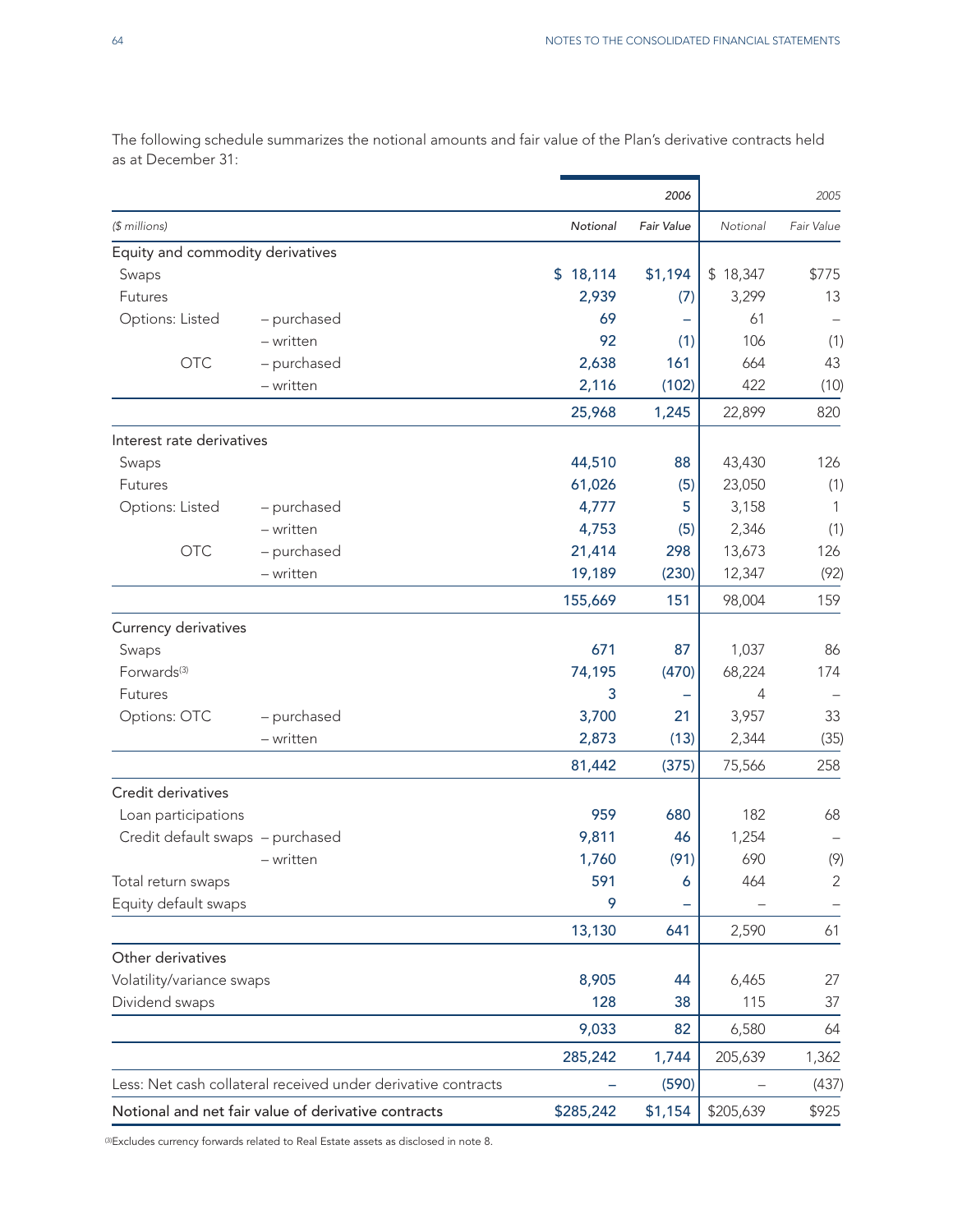The net fair value of derivative contracts as at December 31 on the previous page is represented by:

| $$$ millions)                                       | 2006    | 2005    |
|-----------------------------------------------------|---------|---------|
| Derivative-related receivables                      | \$3,413 | \$2,326 |
| Cash collateral paid under derivative contracts     | 96      | 116     |
| Derivative-related liabilities                      | (1,669) | (964)   |
| Cash collateral received under derivative contracts | (686)   | (553)   |
|                                                     | \$1,154 | 925     |

The derivative contracts on the previous page mature within one year except for the following, which have a weighted average maturity as follows:

|                                  |                           | 2006                                       |                           | 2005                                       |
|----------------------------------|---------------------------|--------------------------------------------|---------------------------|--------------------------------------------|
|                                  | Notional<br>(\$ millions) | Weighted<br>Average<br>Maturity<br>(years) | Notional<br>$$$ millions) | Weighted<br>Average<br>Maturity<br>(years) |
| Equity and commodity derivatives |                           |                                            |                           |                                            |
| Swaps                            | \$1,227                   | 2.0                                        | \$1,387                   | 2.9                                        |
| OTC options                      | 2,690                     | 2.7                                        | 3                         | 1.1                                        |
| Interest rate derivatives        |                           |                                            |                           |                                            |
| Swaps                            | 39,402                    | 9.5                                        | 34,673                    | 4.7                                        |
| OTC options                      | 7,465                     | 15.2                                       | 9,913                     | 5.3                                        |
| Currency derivatives             |                           |                                            |                           |                                            |
| Swaps                            | 453                       | 4.4                                        | 987                       | 6.8                                        |
| Forwards                         | 90                        | 1.1                                        | 595                       | 1.2                                        |
| Credit derivatives               |                           |                                            |                           |                                            |
| Loan participations              | 959                       | 3.6                                        | 182                       | 3.8                                        |
| Credit default swaps             | 11,057                    | 8.1                                        | 1,890                     | 6.6                                        |
| Total return swaps               | 591                       | 2.8                                        | 440                       | 5.0                                        |
| Equity default swaps             | 9                         | 5.5                                        |                           |                                            |
| Other derivatives                |                           |                                            |                           |                                            |
| Volatility/variance swaps        | 6,343                     | 2.4                                        | 4,287                     | 2.4                                        |
| Dividend swaps                   | 120                       | 4.5                                        | 76                        | 4.4                                        |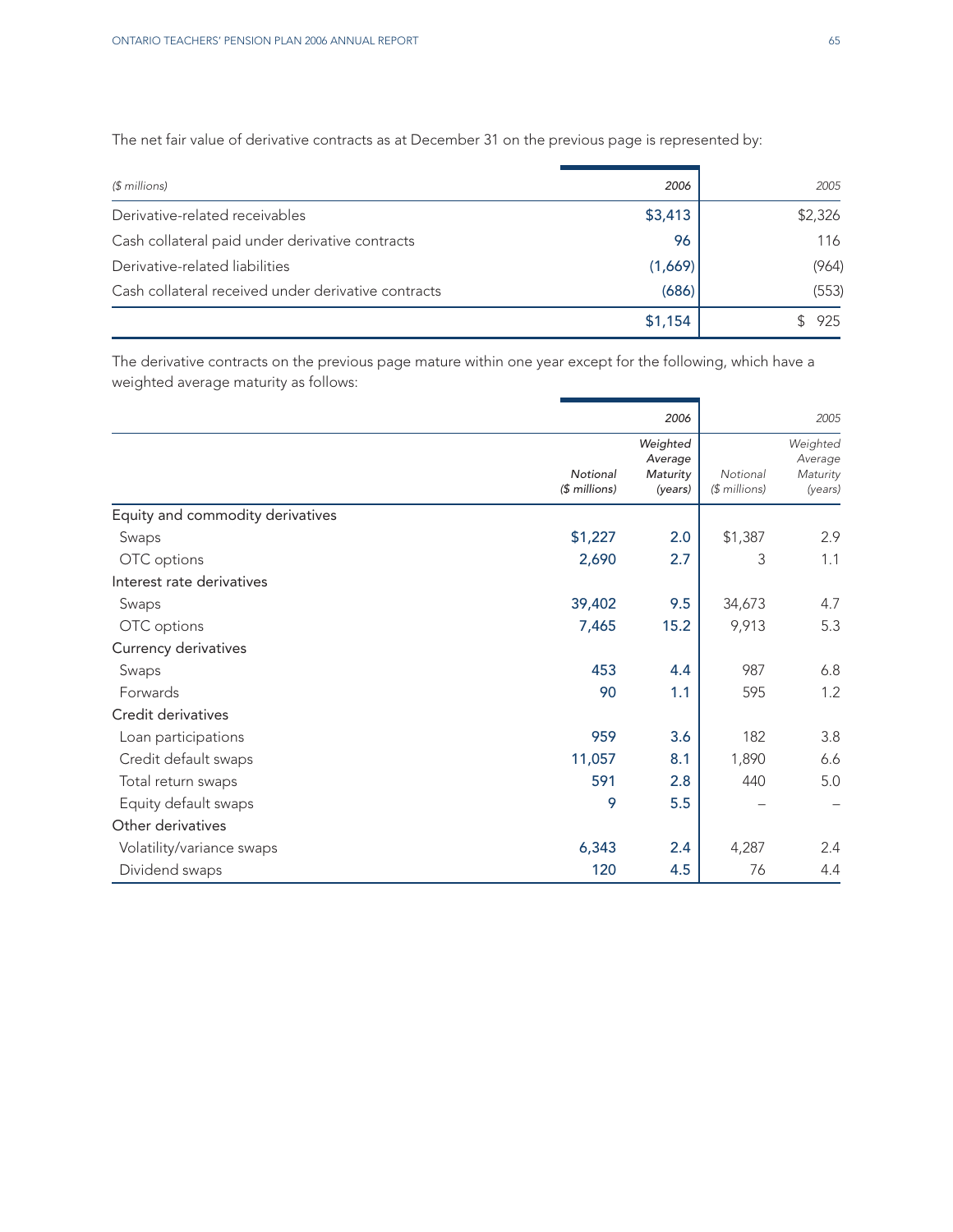## (c) Investment Asset Mix

The Plan had a policy asset mix of approximately 45% equities, 22% fixed income and 33% inflation-sensitive investments at December 31, 2006 and 2005.

Direct investments, derivative contracts, and investment-related receivables and liabilities are classified by asset-mix category based on the intent of the investment strategies of the underlying portfolios of the Plan. The Plan's net investments as at December 31 are summarized below:

|                                         |                                                                       | 2006                  |                                                                       | 2005           |
|-----------------------------------------|-----------------------------------------------------------------------|-----------------------|-----------------------------------------------------------------------|----------------|
|                                         | <b>Effective Net</b><br>Investments<br>at Fair Value<br>$$$ millions) | <b>Asset Mix</b><br>% | <b>Effective Net</b><br>Investments<br>at Fair Value<br>(\$ millions) | Asset Mix<br>% |
| Equity                                  |                                                                       |                       |                                                                       |                |
| Canadian                                | \$16,386                                                              | 15%                   | \$19,262                                                              | 21%            |
| Non-Canadian                            | 32,425                                                                | 31                    | 25,782                                                                | 27             |
|                                         | 48,811                                                                | 46                    | 45,044                                                                | 48             |
| Fixed income                            |                                                                       |                       |                                                                       |                |
| <b>Bonds</b>                            | 20,856                                                                | 20                    | 5,277                                                                 | 6              |
| Alternative investments                 | 9,656                                                                 | 9                     | 6,199                                                                 | 6              |
| Absolute return strategies              | 5,557                                                                 | 5                     | 3,291                                                                 | 3              |
| Money market                            | (11, 222)                                                             | (11)                  | 8,264                                                                 | 9              |
| Debt on real estate properties (note 8) | (3,409)                                                               | (3)                   | (3,705)                                                               | (4)            |
|                                         | 21,438                                                                | 20                    | 19,326                                                                | 20             |
| Inflation-sensitive                     |                                                                       |                       |                                                                       |                |
| Real estate, net (note 8)               | 14,528                                                                | 14                    | 12,456                                                                | 13             |
| Real-rate products                      | 11,803                                                                | 11                    | 10,559                                                                | 11             |
| Infrastructure and timber               | 6,775                                                                 | 7                     | 4,769                                                                 | 5              |
| Commodities                             | 2,323                                                                 | $\overline{2}$        | 2,650                                                                 | 3              |
|                                         | 35,429                                                                | 34                    | 30,434                                                                | 32             |
| Total net investments                   | \$105,678                                                             | 100%                  | \$94,804                                                              | 100%           |
|                                         |                                                                       |                       |                                                                       |                |

### (d) Interest Rate Risk

Interest rate risk refers to the effect on the market value of the Plan's assets and liabilities due to fluctuations in interest rates. The value of the Plan's assets is affected by short-term changes in nominal and real interest rates. Pension liabilities are exposed to fluctuations in long-term interest rates as well as expectations for salary escalation.

As at December 31, 2006, holding the inflation and salary escalation assumptions constant, a 1% decrease in the assumed long-term real rates of return would result in an increase in the pension liabilities of approximately 16% (2005 – 17%).

After giving effect to the derivative contracts and investment-related receivables and liabilities discussed in note 2b, a 1% increase in nominal interest rates would result in a decline in the value of the fixed-income securities of 7% (2005 – 7%). Similarly, a 1% increase in real interest rates would result in a decline in the value of the real-rate products of 16% (2005 – 17%).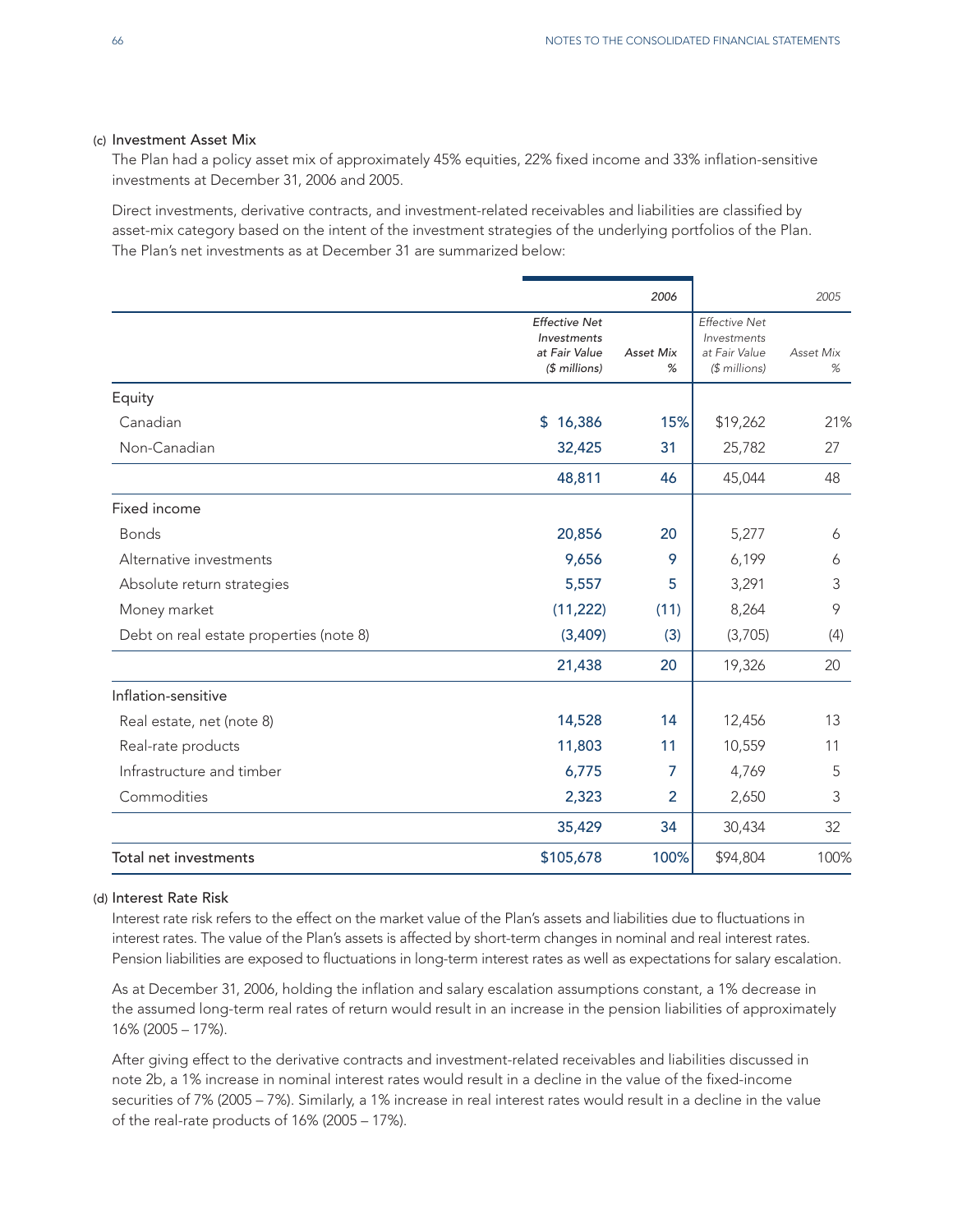#### (e) Credit Risk

The Plan is exposed to the risk that a counterparty defaults or becomes insolvent (credit risk).

As at December 31, 2006, the Plan's most significant concentration of credit risk is with the Government of Canada and the Province. This concentration relates primarily to the holding of \$16.6 billion of Government of Canada issued securities, \$7.9 billion of non-marketable Province of Ontario debentures, \$0.2 billion in Province of Ontario bonds, a receivable from the Province of \$1.6 billion (see note 3), and future provincial funding requirements of the Plan.

The Plan limits derivative contract credit risk by dealing principally with counterparties that have a credit rating of A or higher, and by utilizing an internal credit-limit monitoring process, as well as through the use of credit mitigation techniques such as master-netting arrangements (which provide for certain rights of offset) and obtaining collateral, including the use of credit support annexes, where appropriate.

#### (f) Foreign Currency Risk

Foreign currency exposure arises from the Plan's holdings of foreign currency-denominated investments and related derivative contracts. Fluctuations in the relative value of foreign currencies against the Canadian dollar can result in a positive or negative effect on the fair value of investments.

As at December 31, the Plan had investments exposed to foreign currency. In Canadian dollars this exposure is as follows:

| (\$ millions)                 | 2006         | 2005         |
|-------------------------------|--------------|--------------|
| Currency                      | Net Exposure | Net Exposure |
| United States Dollar          | \$11,509     | \$6,627      |
| Euro                          | 8,219        | 4,399        |
| <b>British Pound Sterling</b> | 3,624        | 3,022        |
| Japanese Yen                  | 3,464        | 2,824        |
| <b>Brazilian Real</b>         | 1,653        | 351          |
| Australian Dollar             | 990          | 333          |
| South Korean Won              | 977          | 538          |
| Swedish Krona                 | 473          | 170          |
| Norwegian Krone               | (388)        | (52)         |
| Russian Rouble                | 371          | 82           |
| Other                         | 1,851        | 1,759        |
|                               | \$32,743     | \$20,053     |

## (g) Securities Lending

The Plan has lent securities as a means of generating incremental income or supporting other investment strategies. As at December 31, 2006, the Plan did not have any loaned securities. As at December 31, 2005, the Plan's investments included loaned securities with a fair value of \$1,438 million and the fair value of securities collateral received in respect of these loans was \$1,511 million.

#### (h) Securities Collateral

Securities with a fair value of \$1,242 million (2005 – \$1,227 million) have been deposited or pledged with various financial institutions as collateral or margin. Securities with a fair value of \$21 million (2005 – \$53 million) have been received from various financial institutions as collateral.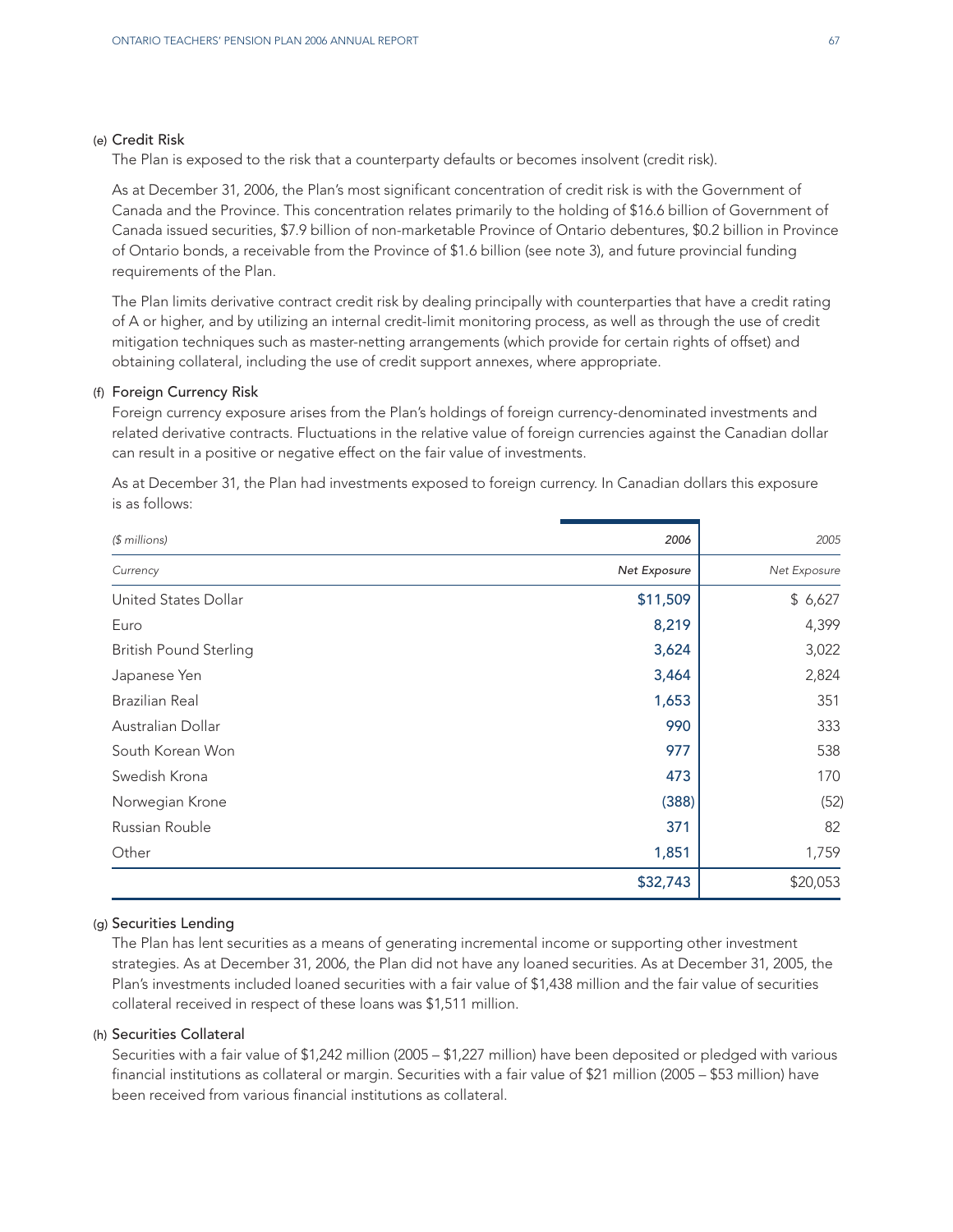## NOTE 3. Receivable from the Province of Ontario

The receivable from the Province consists of required matching contributions and interest thereon.

| $$$ millions)               | 2006    | 2005    |
|-----------------------------|---------|---------|
| Contributions receivable    | \$1,530 | \$1,448 |
| Accrued interest receivable | 45      | 47      |
|                             | \$1,575 | \$1,495 |

The receivable as at December 31, 2006 from the Province consists of \$795 million, which was received in January 2007, and an estimated \$780 million to be received with interest in 2008. The receivable as at December 31, 2005 from the Province consists of \$740 million, which was received in January 2006, and an initial estimate of \$755 million to be received in January 2007.

## NOTE 4.

## Actuarial asset value adjustment

The actuarial value of net assets available for benefits is determined by reference to market rates consistent with assumptions underlying the valuation of accrued pension benefits. The adjustment represents accumulated deferred net gains, being the unamortized difference between the actual, and management's best estimate of, return on the Plan's equity investments (including real estate, commodities, alternative investments, and infrastructure and timber). Annual returns that are in excess of (gains) or below (losses) management's best estimate of returns are amortized over five years. The change in actuarial asset value adjustment for the year was \$(3,730) million (2005 – \$(5,899) million).

Fixed income securities are valued at fair value on a basis consistent with the discount rate used to value the Plan's accrued pension benefits, and therefore do not give rise to the need for an adjustment to net assets.

|               | Unamortized<br>(Gains)/Losses |           | Unamortized (Gains)/Losses<br>to Be Recognized in |           |                          |           |
|---------------|-------------------------------|-----------|---------------------------------------------------|-----------|--------------------------|-----------|
| $$$ millions) | 2006                          | 2007      | 2008                                              | 2009      | 2010                     | 2005      |
| 2002          | \$                            | S         | \$                                                | S         | \$<br>-                  | \$1,651   |
| 2003          | (1,080)                       | (1,080)   |                                                   |           | $\overline{\phantom{0}}$ | (2, 160)  |
| 2004          | (1, 454)                      | (727)     | (727)                                             |           | $\overline{\phantom{0}}$ | (2, 182)  |
| 2005          | (3, 558)                      | (1, 186)  | (1, 186)                                          | (1, 186)  | $\overline{\phantom{0}}$ | (4, 743)  |
| 2006          | (5,072)                       | (1,268)   | (1,268)                                           | (1,268)   | (1,268)                  |           |
|               | \$(11, 164)                   | \$(4,261) | \$(3,181)                                         | \$(2,454) | \$(1,268)                | \$(7,434) |

The following schedule summarizes the composition of the actuarial asset value adjustment as at December 31: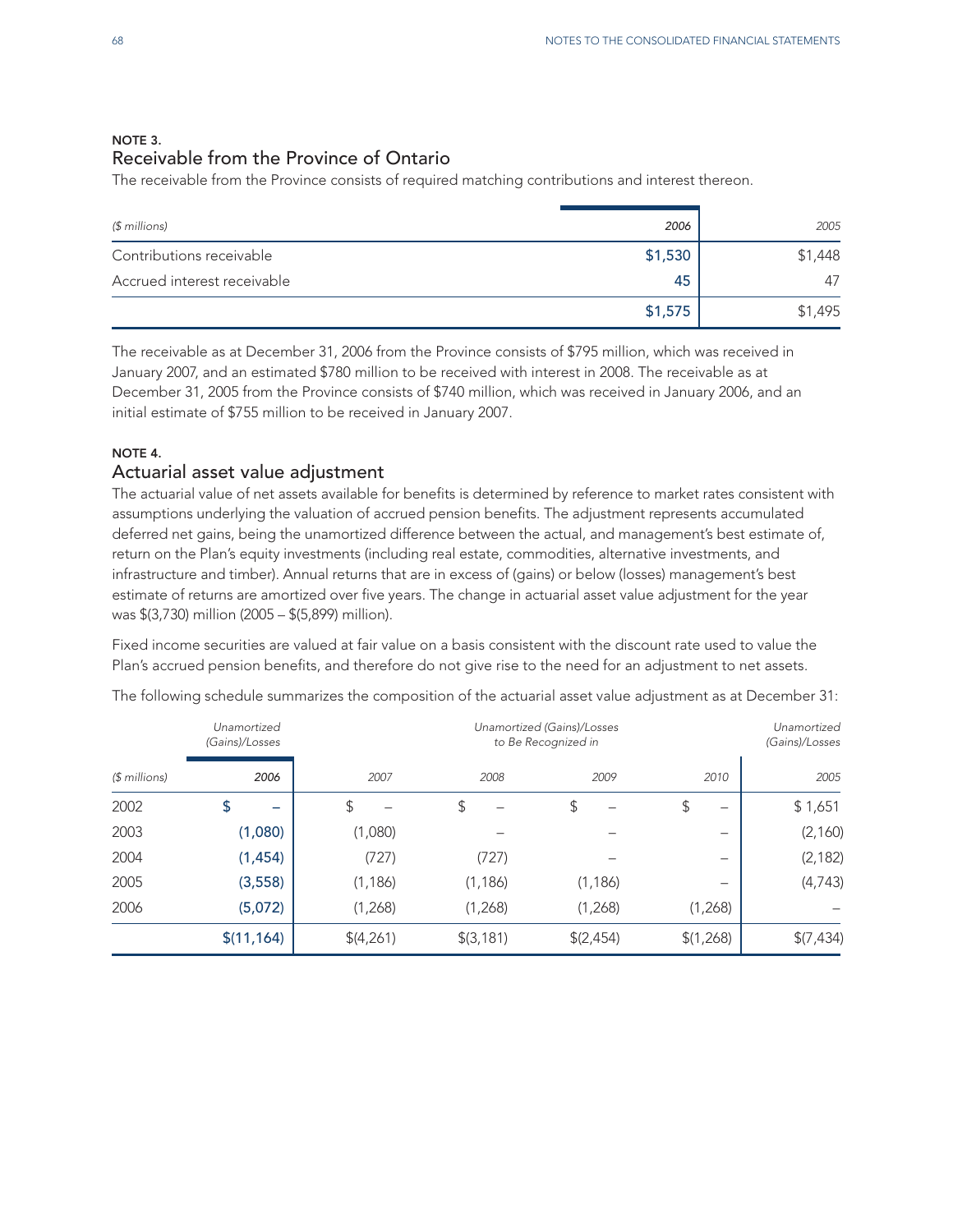## NOTE 5. Accrued pension benefits

## (a) Actuarial Assumptions

The actuarial assumptions used in determining the value of accrued pension benefits of \$110,496 million (2005 – \$110,530 million) reflect management's best estimate of future economic events and involve both economic and non-economic assumptions. The non-economic assumptions include considerations such as mortality as well as withdrawal and retirement rates. The primary economic assumptions include the discount rate, salary escalation rate and the inflation rate. The discount rate is based on the market rate, as at the valuation date, of long-term Government of Canada real-return bonds which have characteristics similar to the Plan's liabilities. The inflation rate is the difference between the yield on Government of Canada long-term nominal bonds and Government of Canada real-return bonds. The salary escalation rate incorporates the inflation rate assumption and long-term expectation of growth in real wages. A summary of the primary economic assumptions, as at December 31, is as follows:

|                        | 2006  | 2005  |
|------------------------|-------|-------|
| Discount rate          | 4.70% | 4.60% |
| Salary escalation rate | 3.40% | 3.60% |
| Inflation rate         | 2.40% | 2.60% |
| Real rate              | 2.30% | 2.00% |

The primary economic assumptions were changed as a result of changes in capital markets during 2006. These changes resulted in a net decrease in the value of accrued pension benefits of \$5,219 million (2005 – \$10,141 million increase). In addition, changes in non-economic assumptions increased the value of accrued pension benefits by \$86 million (2005 – \$632 million decrease) resulting in a net decrease in the value of accrued pension benefits of \$5,133 million (2005 – \$9,509 million increase).

#### (b) Plan Provisions

The TPA was amended in 2006 to remove the funding restrictions previously in that Act. The Plan is now subject to the funding requirements of the Pension Benefits Act which was also amended in 2006 to introduce requirements for a newly created class of pension plans referred to as "Jointly Sponsored Pension Plans" which includes the Plan. The new requirements allow the Plan to continue to use the funding valuation method that was previously prescribed by the TPA provided that certain additional tests are satisfied. The Plan was amended in 2006 to phase in over a three-year period a 3.1% contribution increase for both members and employers for a period of 15 years beginning in 2007. The Plan was also amended in 2006 to introduce a cap on pensionable salary of six times the Year's Maximum Pensionable Earnings prescribed each year under the Canada Pension Plan (the CPP). No material amendments were made to the Plan provisions in 2005.

#### (c) Experience Gains and Losses

Experience losses of \$421 million (2005 – \$60 million gains) arose from differences between the actuarial assumptions and actual results.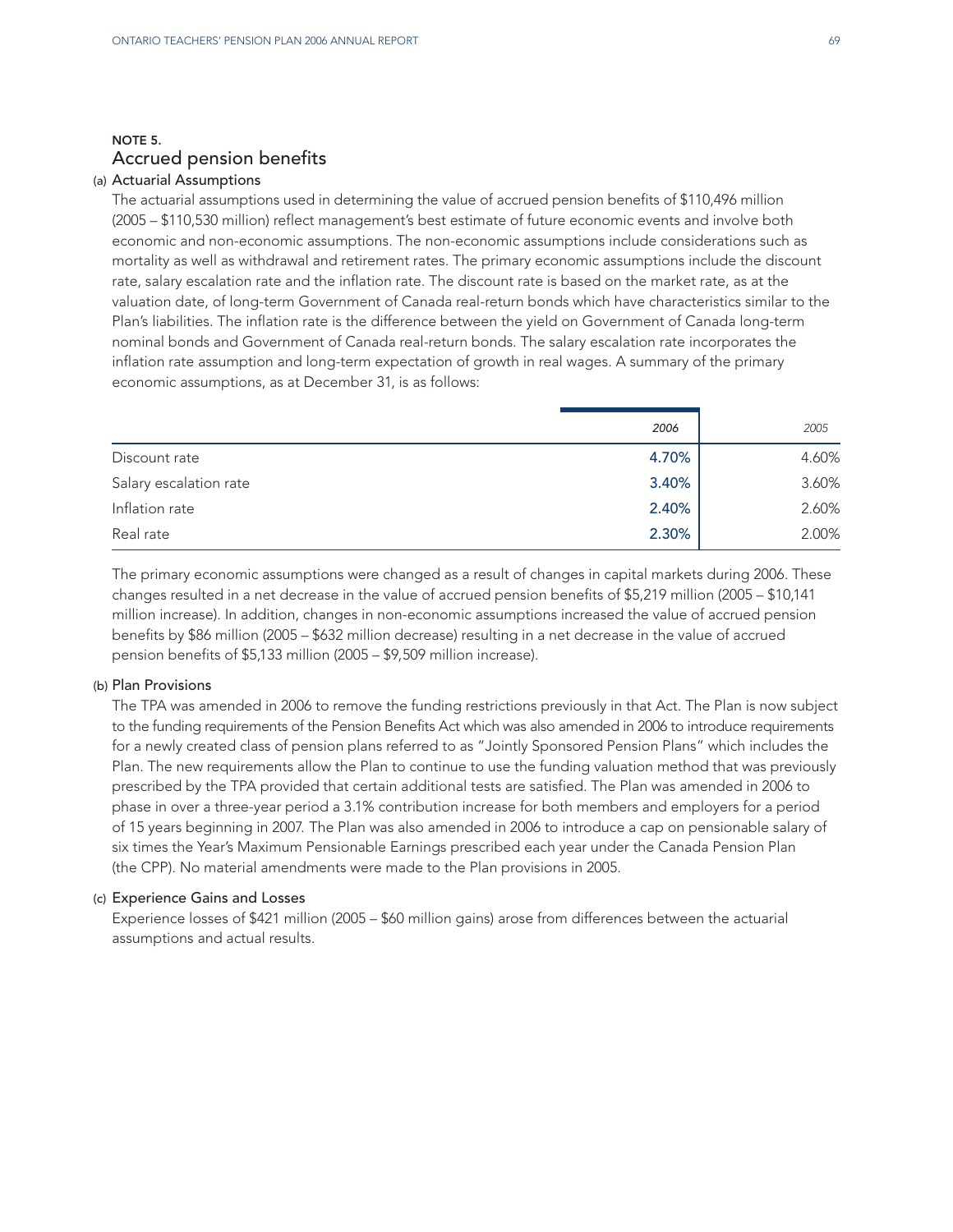## NOTE 6.

## Investments in joint ventures

The Plan's proportionate share of the fair value of assets and liabilities in joint ventures as at December 31, 2006 (excluding joint ventures related to real estate which are disclosed in note 8) is \$5,119 million (2005 – \$5,446 million) and \$3,575 million (2005 – \$3,499 million) respectively.

## NOTE 7.

## Consolidation of subsidiaries and variable interest entities

## Subsidiaries and Variable Interest Entities

The Plan's fair value of assets and liabilities of subsidiaries (excluding the real estate subsidiaries included in note 8) and VIEs at December 31, 2006 is \$7,185 million (2005 – \$3,456 million) and \$4,713 million (2005 – \$2,517 million) respectively.

## NOTE 8.

## Investment in real estate

## (a) Investment in Real Estate

The Plan's investment in real estate, which is comprised of real estate-related investments that are either owned or managed on behalf of the Plan by The Cadillac Fairview Corporation Limited, a wholly owned subsidiary, as at December 31, is as follows:

|                                                  |            | 2006     |            | 2005    |
|--------------------------------------------------|------------|----------|------------|---------|
| $$$ millions)                                    | Fair Value | Cost     | Fair Value | Cost    |
| Assets <sup>(1)</sup>                            |            |          |            |         |
| Real estate properties <sup>(2)</sup>            | \$14,129   | \$10,281 | \$12,378   | \$9,544 |
| Investments                                      | 846        | 526      | 475        | 423     |
| Other assets <sup>(2)</sup>                      | 182        | 182      | 113        | 113     |
| Total assets                                     | 15,157     | 10,989   | 12,966     | 10,080  |
| Liabilities                                      |            |          |            |         |
| Debt on real estate properties <sup>(2)(3)</sup> | 3,450      | 3,355    | 3,705      | 3,576   |
| Other liabilities <sup>(2)</sup>                 | 588        | 449      | 510        | 365     |
| <b>Total liabilities</b>                         | 4,038      | 3,804    | 4,215      | 3,941   |
| Net investment in real estate                    | \$11,119   | \$7,185  | \$8,751    | \$6,139 |
|                                                  |            |          |            |         |

(1) As at December 31, 2006, U.S. dollar and British pound sterling assets have been hedged by way of foreign currency forward contracts for a notional amount of \$1,918 million (2005 – \$1,584 million) with a combined fair value of \$-49 million (2005 – \$23 million).

(2) Includes the proportionate share of assets and liabilities in real estate joint ventures of \$3,501 million (2005 – \$2,618 million) and \$1,110 million (2005 – \$1,075 million) respectively.

©As at December 31, 2006, there are contingent liabilities for the obligations of certain co-owners in the aggregate amount of \$19.0 million (2005 – \$19.3 million). However, in each case the co-owner's share of the assets was available for the purpose of satisfying such obligations.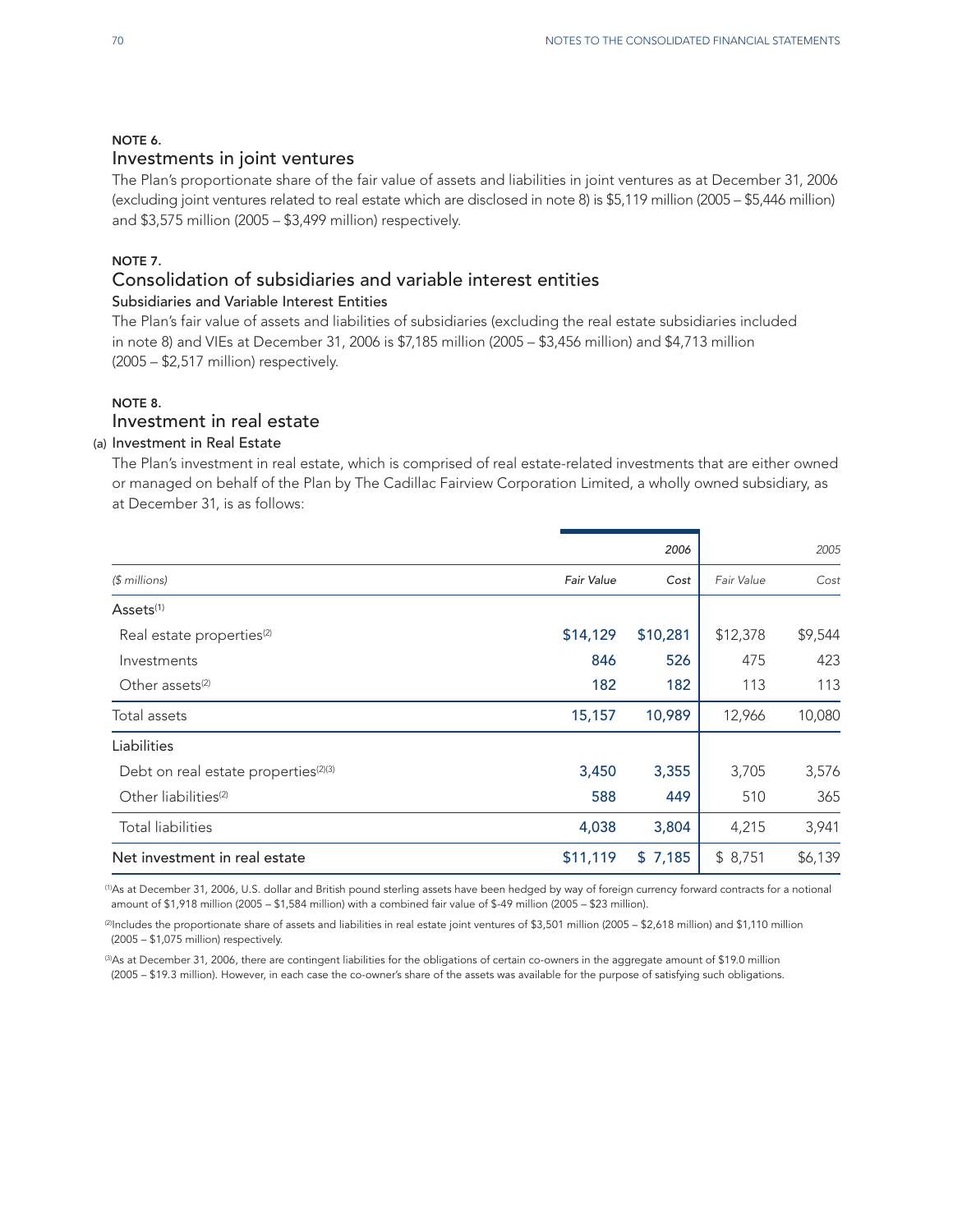## (b) Real Estate Income

The Plan's real estate income for the year ended December 31, is as follows:

| (\$ millions)                                                           | 2006    | 2005    |
|-------------------------------------------------------------------------|---------|---------|
| Revenue                                                                 |         |         |
| Rental                                                                  | \$1,538 | \$1,504 |
| Investment                                                              | 13      |         |
|                                                                         | 1,551   | 1,504   |
| Expenses                                                                |         |         |
| Property operating                                                      | 705     | 698     |
| General and administrative                                              | 31      | 39      |
| Other                                                                   | 9       | 12      |
|                                                                         | 745     | 749     |
| Operating income (note 9)                                               | 806     | 755     |
| Interest expense (note 9)                                               | (218)   | (230)   |
|                                                                         | 588     | 525     |
| Net investment gain on real estate assets <sup>(4)(6)</sup>             | 1,324   | 1,459   |
| Net investment gain on debt on real estate properties <sup>(5)(6)</sup> | 54      | 63      |
| Net real estate income                                                  | \$1,966 | \$2,047 |

(4) Includes unrealized net gain on real estate assets, net of other liabilities, of \$1,288 million (2005 – \$1,420 million).

(5) Includes unrealized net gain on debt on real estate properties of \$34 million (2005 – \$65 million).

(6) This amount is included in net realized and unrealized gain on investments shown in note 9.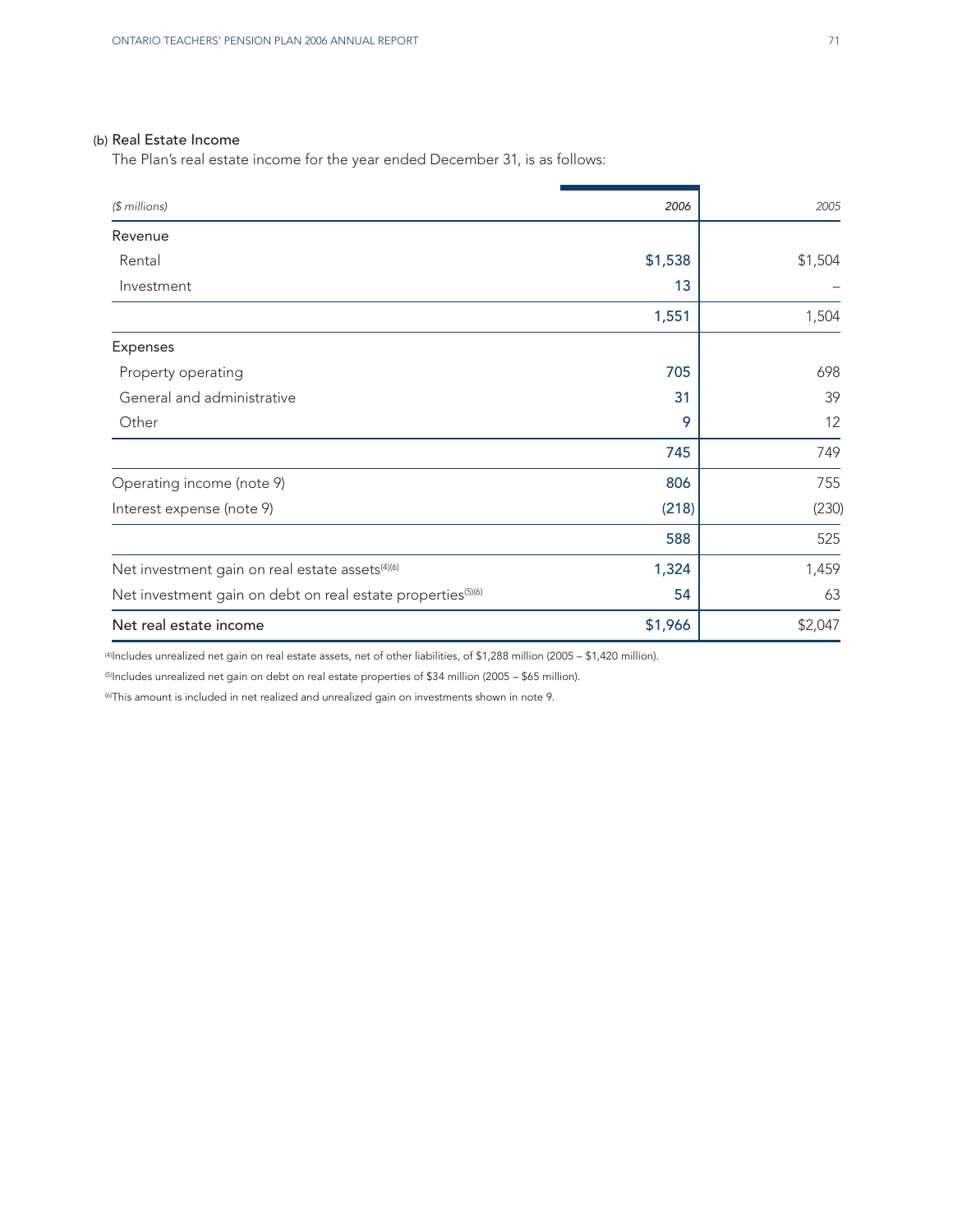## NOTE 9. Investment income

## (a) Investment Income before Allocating Net Realized and Unrealized Gains on Investments to Asset Classes Investment income, before allocating the net realized and unrealized gains on investments to asset classes, for the year ended December 31, is as follows:

| (\$ millions)                                         | 2006      | 2005      |
|-------------------------------------------------------|-----------|-----------|
| Fixed income interest                                 |           |           |
| Debentures                                            | \$<br>823 | \$<br>978 |
| Money-market securities                               | 307       | 126       |
| <b>Bonds</b>                                          | 1,396     | 1,066     |
| Net repo interest expense                             | (237)     | (108)     |
| Net swap interest expense                             | (630)     | (555)     |
| Real estate interest expense (note 8b)                | (218)     | (230)     |
|                                                       | 1,441     | 1,277     |
| Equity dividend income                                |           |           |
| Canadian equity                                       | 521       | 511       |
| Non-Canadian equity                                   | 783       | 692       |
|                                                       | 1,304     | 1,203     |
| Inflation-sensitive investment income                 |           |           |
| Real estate operating income (note 8b)                | 806       | 755       |
| Real-rate products                                    |           |           |
| Canadian                                              | 213       | 227       |
| Non-Canadian                                          | 68        | 43        |
| Infrastructure and timber                             | 303       | 403       |
|                                                       | 1,390     | 1,428     |
|                                                       | 4,135     | 3,908     |
| Net realized and unrealized gain on investments(1)(2) | 8,176     | 10,178    |
| Investment income                                     | \$12,311  | \$14,086  |

(1) Includes unrealized net gains of \$4,245 million (2005 – \$4,112 million).

(2) Includes net foreign currency losses of \$1,036 million (2005 – \$761 million gains).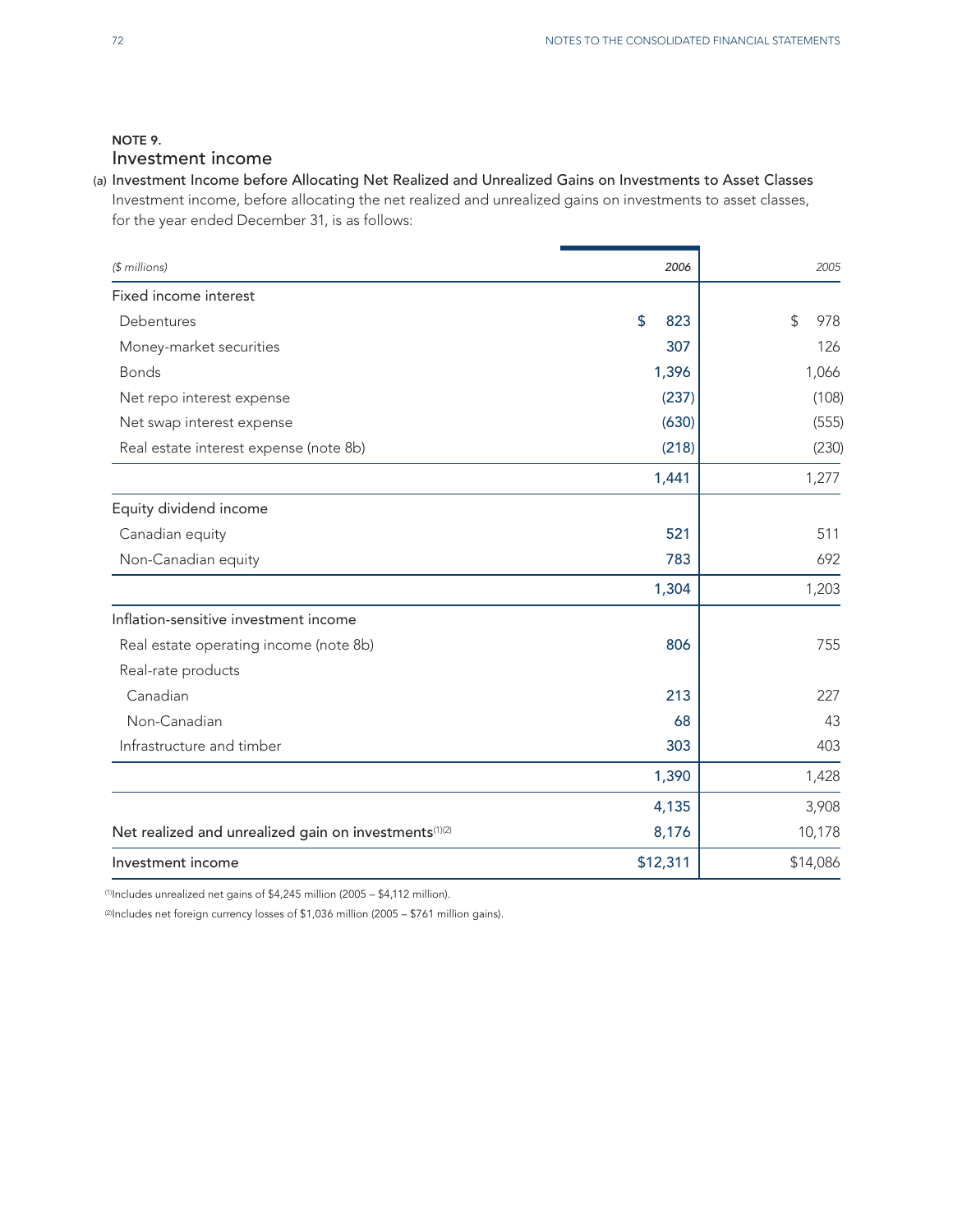#### (b) Investment Income

Investment income by asset class, after allocating net realized and unrealized gains and losses on investments for the year ended December 31, is as follows:

| (\$ millions)                   | 2006     | 2005     |
|---------------------------------|----------|----------|
| Fixed income                    | \$1,965  | \$1,283  |
| Canadian equity                 | 2,187    | 3,991    |
| Non-Canadian equity             | 5,860    | 3,858    |
| Inflation-sensitive investments | 2,299    | 4,954    |
|                                 | \$12,311 | \$14,086 |

## NOTE 10.

## Investment returns and related benchmark returns

Investment returns and related benchmark returns by investment asset class for the year ended December 31 are as follows:

|                                    |                       | 2006                               |                       | 2005                               |
|------------------------------------|-----------------------|------------------------------------|-----------------------|------------------------------------|
| (percent)                          | Investment<br>Returns | Investment<br>Benchmark<br>Returns | Investment<br>Returns | Investment<br>Benchmark<br>Returns |
| Fixed income <sup>(1)(2)</sup>     | 6.1                   | 1.4                                | 15.3                  | 11.8                               |
| Canadian equity <sup>(2)</sup>     | 12.5                  | 17.3                               | 31.7                  | 24.1                               |
| Non-Canadian equity <sup>(2)</sup> | 25.0                  | 21.5                               | 8.3                   | 8.0                                |
| Inflation-sensitive investments    | 7.4                   | 1.6                                | 17.5                  | 10.0                               |
| Total Plan                         | 13.2                  | 9.4                                | 17.2                  | 12.7                               |

(1) Includes currency policy hedge trading, internal absolute return strategy investments and alternative investments.

(2) For the period January 1, 2006 to June 30, 2006, mezzanine debt was included in Canadian and Non-Canadian equities. Beginning July 1, 2006, mezzanine debt is included in Fixed Income. Prior year numbers have not been restated in the above table.

Investment returns have been calculated in accordance with the acceptable methods set forth by the CFA Institute and the Pension Investment Association of Canada.

The Plan identifies benchmarks to evaluate the investment management performance. The performance of each asset class is measured against benchmarks that simulate the results based on the investment strategies employed by the investment managers identified for the asset class.

The total Plan return is measured against a Canadian dollar-denominated composite benchmark produced by aggregating returns from each of the policy asset class benchmarks, using the Plan's asset-mix policy weight.

Effective January 1, 2007, certain benchmarks have been revised to reflect changes in investment strategy and objectives.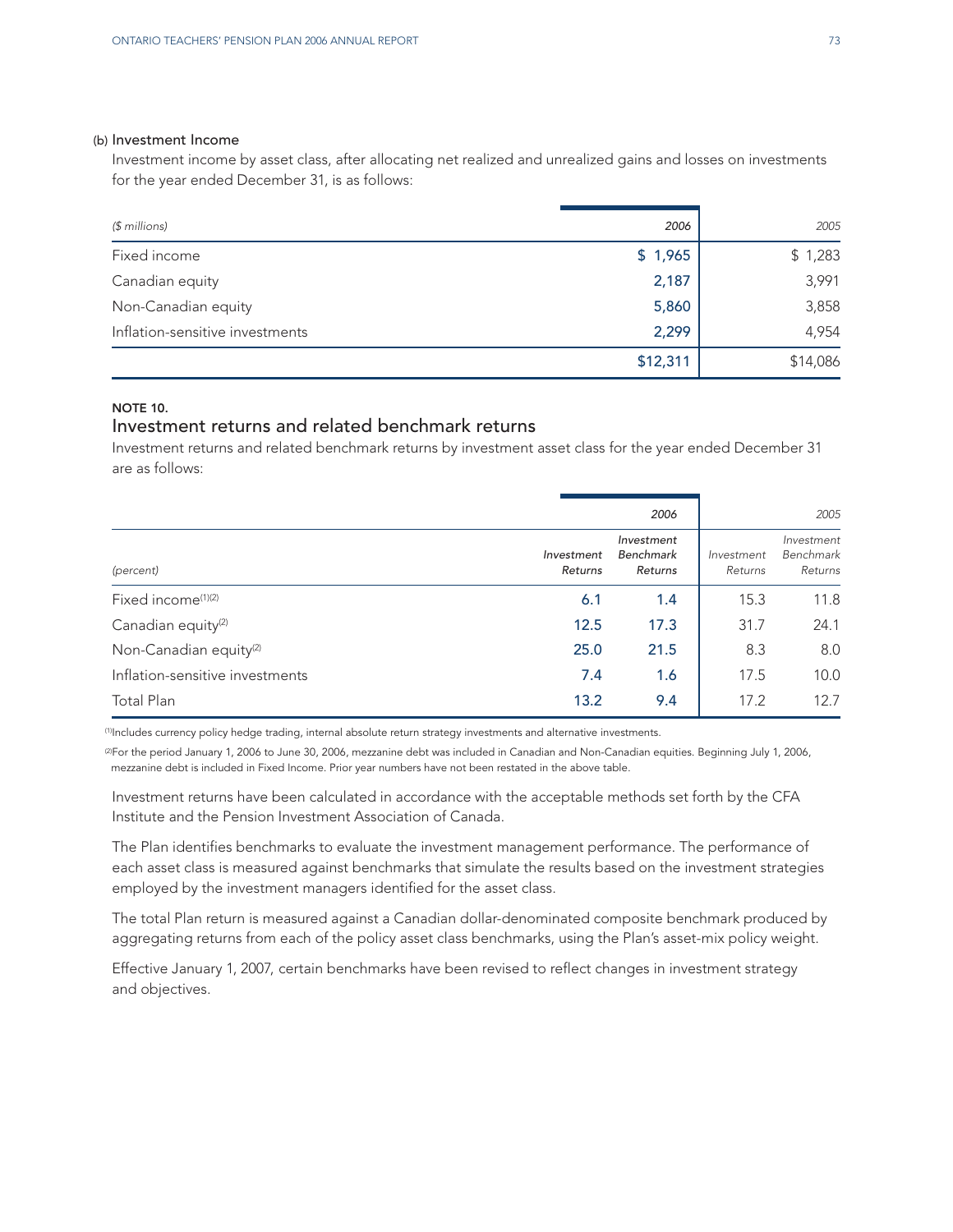## NOTE 11. Statutory actuarial valuations

Statutory actuarial valuations are prepared periodically to determine the funding requirements of the Plan. Until 2007, active members were required to contribute 7.3% of the portion of their salaries covered by the CPP and 8.9% of salaries above this level. Member contributions are matched by the Province and other employers. In addition, the Funding Management Policy established by the co-sponsors provides procedures for the co-sponsors to determine contributions and benefits.

Under an agreement between the co-sponsors, contribution rates will increase over the next three calendar years as follows:

|           |                | <b>Members</b><br>Contribution Rate on Portion of Salaries: |                | Government and Designated Employers<br>Contribution Rate on Portion of Salaries: |  |
|-----------|----------------|-------------------------------------------------------------|----------------|----------------------------------------------------------------------------------|--|
| (percent) | Covered by CPP | Not Covered by CPP                                          | Covered by CPP | Not Covered by CPP                                                               |  |
| 2007      | 9.3            | 10.9                                                        | 9.3            | 10.9                                                                             |  |
| 2008      | 9.6            | 11.2                                                        | 10.4           | 12.0                                                                             |  |
| 2009      | 10.4           | 12.0                                                        | 10.4           | 12.0                                                                             |  |

The actuarial methods used to prepare statutory actuarial valuations are different than those used to prepare a financial statement actuarial valuation and the amounts disclosed in these consolidated financial statements. The statutory actuarial valuations use a valuation method which takes into account future benefits to be earned and future contributions to be made by members of the Plan as at the valuation date.

The most recent statutory actuarial valuation that has been filed with regulatory authorities was prepared as at January 1, 2005 by Mercer Human Resource Consulting Limited and disclosed a funding deficit of \$6,064 million, based on an agreement between the Board and the co-sponsors. The deficit will be amortized over the 15-year period commencing January 1, 2007 by the contribution increases summarized above.

Using the assumptions prescribed by the Funding Management Policy, the estimate of the funding deficit is approximately \$17,400 million as at January 1, 2007. If economic assumptions consistent with those used in the January 1, 2005 funding valuation were used, the estimated deficit at January 1, 2007 would be approximately \$3,600 million.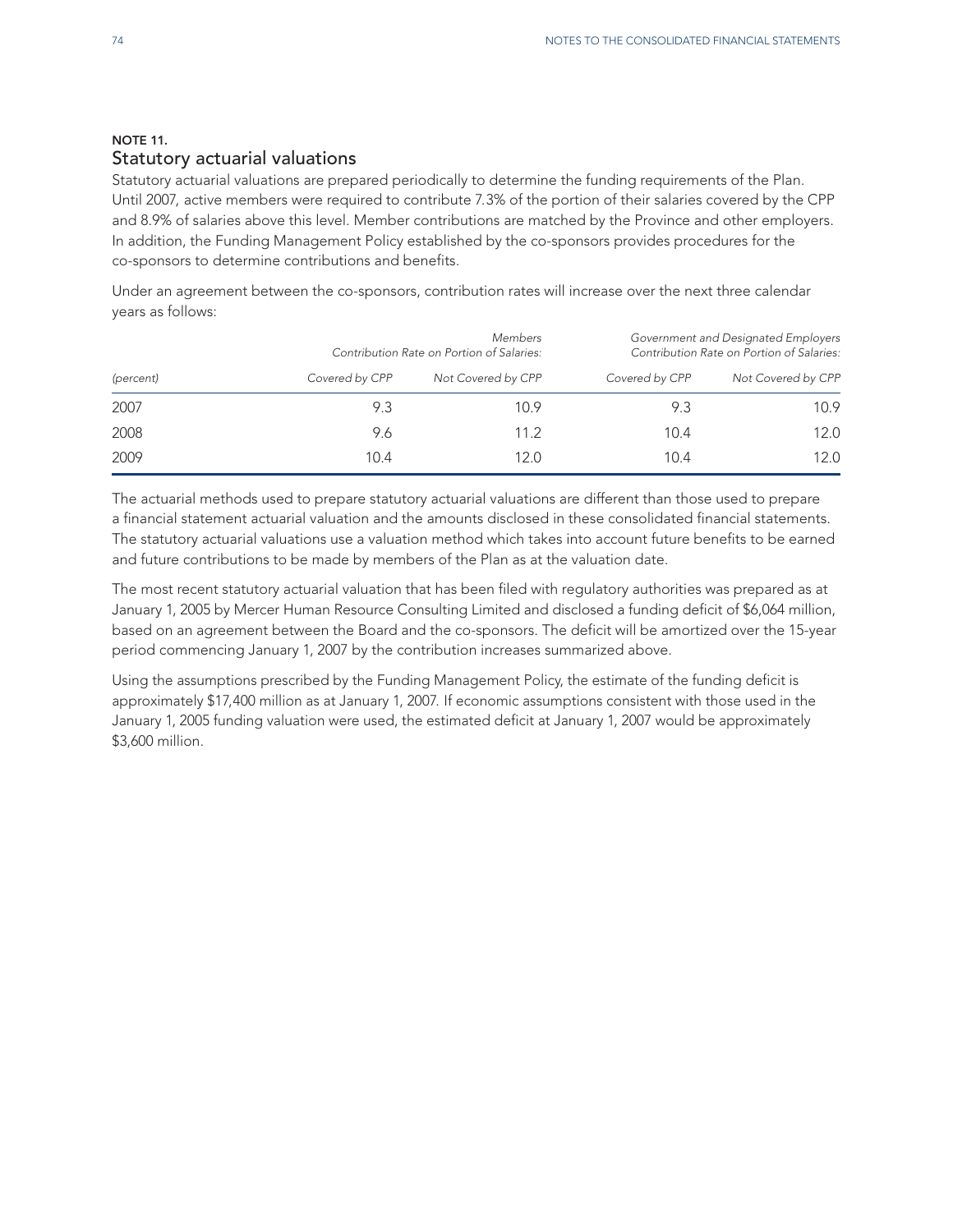## NOTE 12. **Contributions**

| 2006                 | (\$ millions)                      |
|----------------------|------------------------------------|
|                      | Members                            |
| $\frac{1}{2}$<br>779 | Current service                    |
| 16                   | Optional credit                    |
| 795                  |                                    |
|                      | Province of Ontario                |
| 779                  | Current service                    |
| 33                   | Interest                           |
| 8                    | Optional credit                    |
| 820                  |                                    |
| 14                   | Other employers                    |
| 17                   | Transfers from other pension plans |
| 31                   |                                    |
| \$1,646              |                                    |
|                      |                                    |

## NOTE 13. Benefits paid

| $$$ millions)            | 2006    | 2005    |
|--------------------------|---------|---------|
| Retirement pensions      | \$3,535 | \$3,356 |
| Death benefits           | 203     | 190     |
| Disability pensions      | 32      | 33      |
| Commuted value transfers | 34      | 23      |
| Refunds                  |         | 13      |
| Transfers to other plans | 8       | 5       |
|                          | \$3,819 | \$3,620 |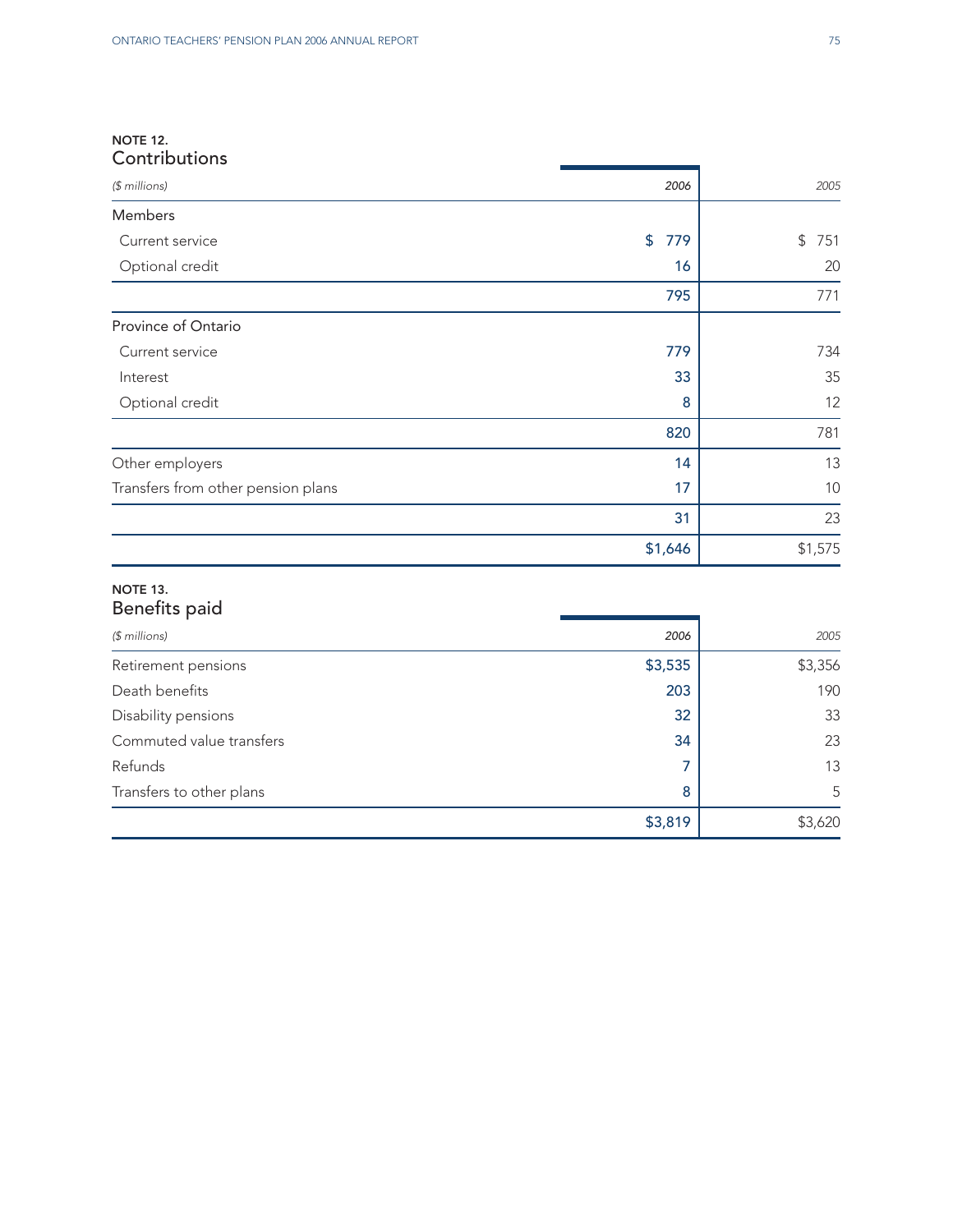## NOTE 14. Administrative expenses

| (a) Investment Expenses              |         |         |
|--------------------------------------|---------|---------|
| $$$ millions)                        | 2006    | 2005    |
| Salaries, incentives and benefits    | \$119.8 | \$117.6 |
| Investment management fees           | 30.9    | 36.9    |
| Professional and consulting services | 33.0    | 18.4    |
| Premises and equipment               | 11.4    | 9.5     |
| Custodial fees                       | 7.7     | 9.1     |
| Information services                 | 7.2     | 6.8     |
| Communication and travel             | 6.6     | 5.4     |
| Statutory audit fees                 | 0.8     | 0.8     |
| Board and committee remuneration     | 0.4     | 0.3     |
| Other                                | 1.7     | 0.8     |
|                                      | \$219.5 | \$205.6 |

## (b) Member Services Expenses

| $$$ millions)                        | 2006   | 2005   |
|--------------------------------------|--------|--------|
| Salaries, incentives and benefits    | \$21.1 | \$21.8 |
| Premises and equipment               | 6.6    | 7.5    |
| Professional and consulting services | 2.4    | 2.1    |
| Communication and travel             | 1.2    | 1.3    |
| Statutory audit fees                 | 0.3    | 0.2    |
| Board and committee remuneration     | 0.2    | 0.1    |
| Other                                | 0.7    | 0.7    |
|                                      | \$32.5 | \$33.7 |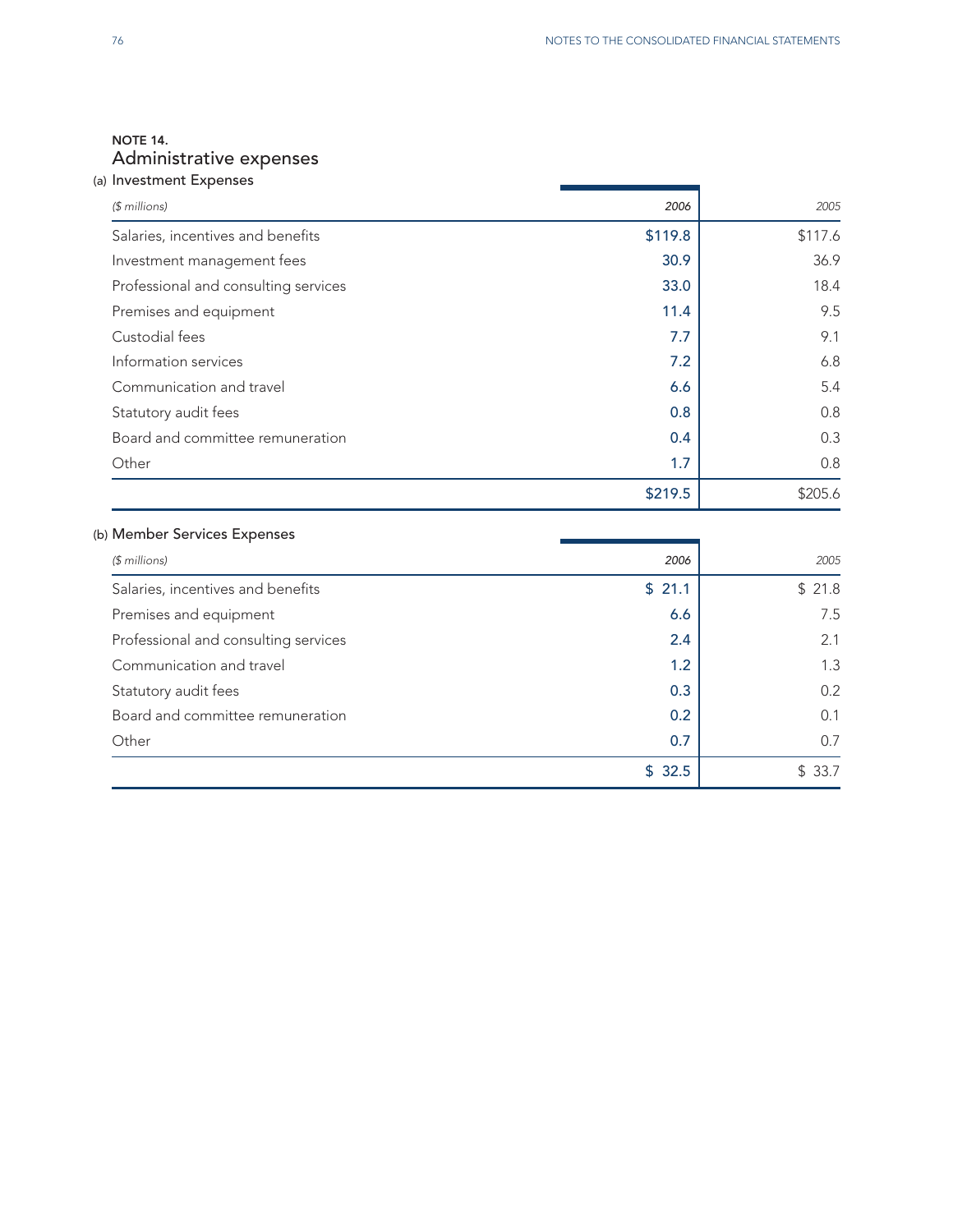#### (c) Remuneration of the Board and Committee Members

Each Board member receives an annual retainer of \$10,000, plus \$10,000 as a member of the Investment Committee. The Board Chair receives an additional retainer of \$50,000 and the Chairs of the Investment, Governance, Human Resources & Compensation, and Audit & Actuarial Committees receive additional retainers of \$4,000 each.

Fees for committee and other eligible meetings attended are \$1,000. Board meeting fees are typically combined with Investment Committee fees at \$1,250 per day. The Chair of the Benefits Adjudication Committee receives an additional fee of \$625 for each Benefits Adjudication meeting or hearing attended to a maximum of six per annum.

Directors receive no additional benefits other than normal expenses for travel, meals and accommodation, as required.

#### (d) Executive Compensation

The compensation table represents disclosure of base salary, annual bonus, long-term incentives and other compensation earned in 2006, 2005 and 2004 by the Chief Executive Officer, Chief Financial Officer and the three other most highly compensated executives, excluding subsidiary companies. The Board's advisor on matters of compensation is Towers Perrin.

| Name and Principal Position                                 | Year | <b>Base Salary</b> | Annual Bonus <sup>(1)</sup> | Long-term<br>Incentive Plan <sup>(2)</sup> | Other<br>Compensation | Total<br>Compensation |
|-------------------------------------------------------------|------|--------------------|-----------------------------|--------------------------------------------|-----------------------|-----------------------|
| Claude Lamoureux                                            | 2006 | \$472,758          | \$569,400                   | \$5,327,000                                | $$10,438^{(3)}$       | \$6,379,596           |
| President and CEO                                           | 2005 | 459,262            | 618,700                     | 4,451,900                                  | $10,372^{(3)}$        | 5,540,234             |
|                                                             | 2004 | 446,673            | 585,300                     | 3,500,400                                  | $15,572^{(4)}$        | 4,547,945             |
| David McGraw<br>VP and CFO                                  | 2006 | 241,461            | 132,500                     |                                            | 429(5)                | 374,390               |
|                                                             | 2005 | 227,192            | 105,500                     |                                            | 382(5)                | 333,074               |
|                                                             | 2004 | 51,923             | 30,000                      |                                            | 95                    | 82,018(6)             |
| <b>Bob Bertram</b><br>Executive VP,<br>Investments          | 2006 | 378,619            | 673,300                     | 5,114,400                                  | 8,671(3)              | 6,174,990             |
|                                                             | 2005 | 365,346            | 697,200                     | 4,059,900                                  | 15,708(4)             | 5,138,154             |
|                                                             | 2004 | 351,796            | 650,600                     | 2,715,200                                  | 8,612(3)              | 3,726,208             |
| Jim Leech<br>Senior VP,<br>Private Capital                  | 2006 | 256,581            | 512,000                     | 3,007,600                                  | 455(5)                | 3,776,636             |
|                                                             | 2005 | 249,188            | 502,200                     | 1,743,800                                  | 419                   | 2,495,607             |
|                                                             | 2004 | 241,846            | 488,000                     | 1,548,000                                  | 421                   | 2,278,267             |
| Neil Petroff<br>Senior VP,<br>TAA & Alternative Investments | 2006 | 248,115            | 500,000                     | 2,933,800                                  | $440^{(5)}$           | 3,682,355             |
|                                                             | 2005 | 241,169            | 476,300                     | 2,464,100                                  | 405(5)                | 3,181,974             |
|                                                             | 2004 | 234,181            | 472,400                     | 1,768,900                                  | 407                   | 2,475,888             |

(1) Annual bonuses for Investment executives are based on a combination of total fund, asset class, and individual performance. Investment performance is measured in dollars of value added above established benchmarks. Performance versus benchmark is measured over four annual performance periods. Participants can earn annual bonuses from 0 to 5 times the target level for the position based on performance results over the four-year period. Annual bonuses for other executive staff are based on achievement of corporate and divisional objectives.

(2) The Investment Long-term Incentive Plan (LTIP) provides initial notional cash grants to participants as a percentage of annual base salary at the beginning of a performance cycle plus annual bonus from the year preceding the performance cycle. Initial notional grant values grow with the Total Fund absolute rate of return and by the performance multipliers based on the Total Fund and Asset Class dollar value added performance over established benchmarks. Beginning with the 2001–2004 performance period, the maximum multiplier for combined Total Fund and Asset Class performance increased from 5 times to 10 times.

Following a competitive review conducted in 2003, initial grant levels under the Investment LTIP were reduced between 25% and 33%, beginning with the 2004–2007 performance period.

(3) Group term life insurance and an automobile allowance.

(4) Includes group term life insurance, an automobile allowance and unused vacation cashout.

(5) Group term life insurance.

(6) Commenced employment with the Ontario Teachers' Pension Plan on October 4, 2004.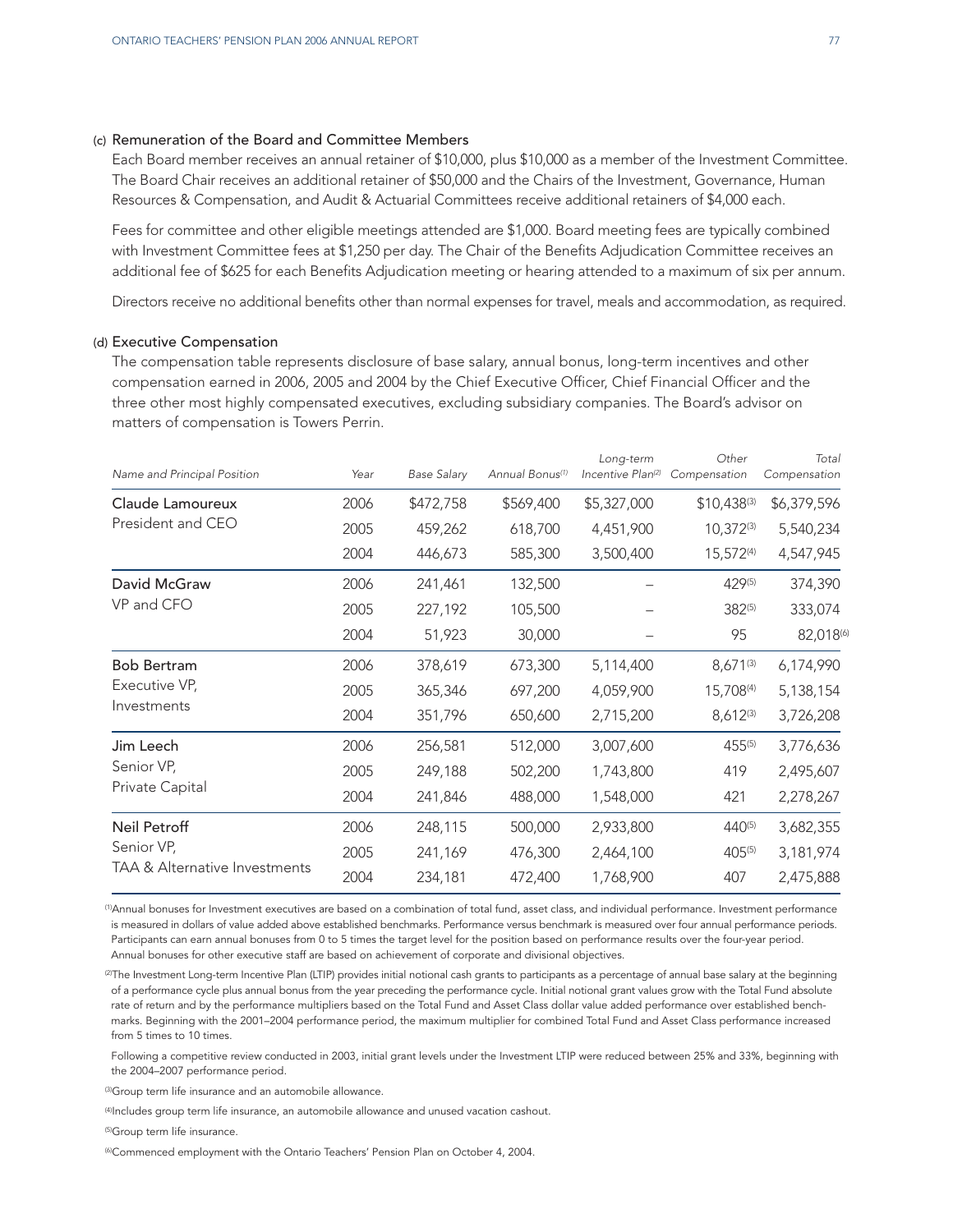#### (e) Retirement Benefits

Executive employees of the Ontario Teachers' Pension Plan participate in the Public Service Pension Plan (PSPP) and the Public Service Supplementary Benefits Account (SBA). These plans combined provide indexed pension benefits equal to 2% of the executive's best five-year average annual base salary for each year of service, less a CPP integration formula. Benefits under these combined plans are capped by the base salary reached at the maximum pension contribution permitted under ITA regulations.

Executives earning 2006 annual salaries in excess of \$182,185 also participate in a non-registered, unfunded Supplemental Employee Retirement Plan (SERP). This plan provides non-indexed retirement benefits equal to 2% of the executive's best three-year average annual salary for each year of service, less the initial annual pension to which the executive is entitled under the PSPP and SBA, combined.

For executives at the Executive Vice-President level and above, average annual salary includes a percentage of annual incentive, building at 20% per year to 100%.

For executives at the Senior Vice-President level, having attained the age of 55, average annual salary includes a percentage of annual incentive, building at 10% per year to 50%.

For executives at the Vice President level, having attained the age of 55, average annual salary includes a percentage of annual incentive, building at 5% per year to 25%.

The total liability for the SERP increased by a net amount of \$2.1 million in 2006 (2005 – \$2.3 million) for a total accrued SERP liability of \$11.5 million as at December 31, 2006 (2005 – \$9.4 million).

The table below outlines the estimated present value of the total pension from all sources (PSPP, SBA and SERP) and estimated annual pension benefits at age 65 for the Chief Executive Officer, Chief Financial Officer and the three other most highly compensated executives, excluding subsidiary companies.

| Name and Principal Position                              | 2006 Annual Change<br>in Pension Value | Present Value of<br><b>Total Pension</b> | <b>Estimated Total</b><br>Annual Pension<br>Benefit at Age 65 | Projected Years of<br>Service at Age 65 |
|----------------------------------------------------------|----------------------------------------|------------------------------------------|---------------------------------------------------------------|-----------------------------------------|
| Claude Lamoureux<br>President and CEO                    | \$494,500                              | \$4,931,900                              | \$356,600                                                     | 17                                      |
| David McGraw<br>VP and CFO                               | 68,100                                 | 145,800                                  | 129,000                                                       | 17                                      |
| <b>Bob Bertram</b><br>Executive VP, Investments          | 422,700                                | 4,188,400                                | 379,500                                                       | 19                                      |
| Jim Leech<br>Senior VP, Private Capital                  | 135,100                                | 614,700                                  | 119,800                                                       | 11                                      |
| Neil Petroff<br>Senior VP, TAA & Alternative Investments | 147,500                                | 1,344,900                                | 399,300                                                       | 32                                      |

The values shown are estimated amounts based on assumptions and represent entitlements that may change over time.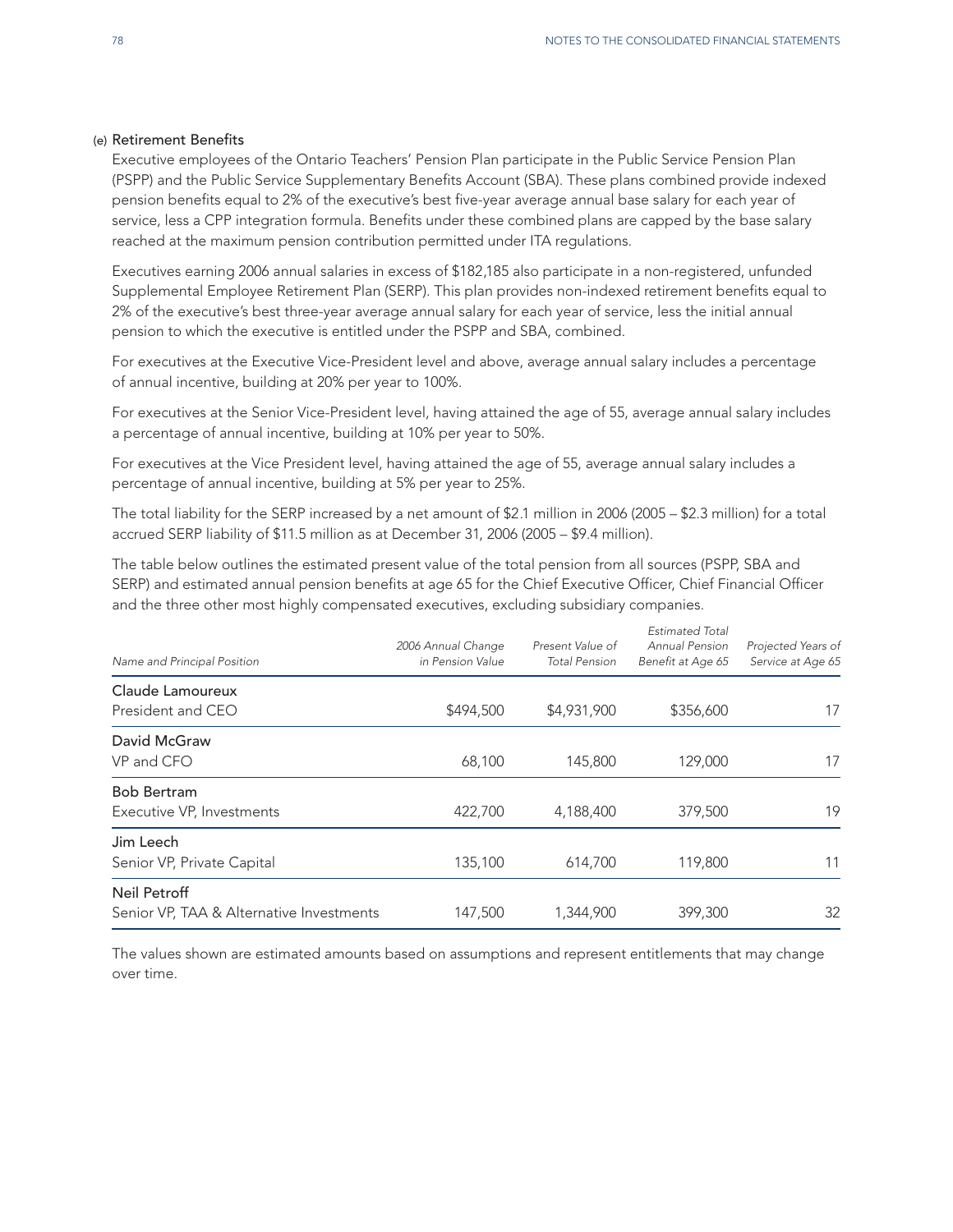#### NOTE 15.

## Retirement Compensation Arrangement (RCA)

Restrictions in the ITA on the payment of certain benefits from a registered plan for periods of service after 1991 may impact some Plan members. To address affected members, the RCA was established by agreement between the co-sponsors as a supplementary plan to provide these benefits.

The RCA is administered under a trust separate from the assets of the Plan. The Board has been appointed by the co-sponsors to act as the trustee of the RCA.

Because the RCA is a separate trust and the Plan does not hold any variable interest in the RCA, the net assets available for benefits and the value of accrued benefits and deficit, referred to below, have not been included in the consolidated financial statements of the Plan.

The RCA is funded on a pay-as-you-go basis from a portion of the contributions made to the Plan by teachers, the Province and designated private schools and organizations. The portion is based on a limit on contributions to the Plan with contributions above the limit being remitted to the RCA. The limit is determined annually by the Plan's independent actuary such that the RCA contributions are expected to be sufficient to pay the benefits over the next 12 months. At the beginning of 2007, the actuary determined that the limit should increase from \$8,600 to \$12,700. Due to the funding policy adopted by the co-sponsors, the net assets available for benefits will continue to be substantially less than the accrued benefits.

In addition, because it is difficult to predict the benefits expected to be paid over the next 12 months, it is possible that the assets may be insufficient to pay the benefits. In such a case, the payment of benefits will be temporarily suspended and contributions raised in order to fund the payments that are due under the RCA.

| (\$ thousands)                                            | 2006        | 2005         |
|-----------------------------------------------------------|-------------|--------------|
| Statement of Net Assets Available for                     |             |              |
| Benefits and Accrued Benefits and Deficit                 |             |              |
| Net assets available for benefits                         |             |              |
| Assets                                                    | \$11,870    | \$<br>10,442 |
| Liabilities                                               | (1, 384)    | (856)        |
|                                                           | \$10,486    | 9,586<br>\$  |
| Accrued benefits and deficit                              |             |              |
| Accrued benefits                                          | \$207,655   | \$167,649    |
| Deficit                                                   | (197, 169)  | (158,063)    |
|                                                           | \$10,486    | 9,586<br>\$  |
| Statement of Changes in Net Assets Available for Benefits |             |              |
| Contributions                                             | \$<br>3,654 | \$<br>4,246  |
| Investment income                                         | 172         | 65           |
|                                                           | \$<br>3,826 | \$<br>4,311  |
| Benefits paid                                             | 2,800       | 2,575        |
| Expenses                                                  | 126         | 78           |
|                                                           | 2,926       | 2,653        |
| Increase in net assets                                    | \$<br>900   | \$<br>1,658  |

A summary of the financial statements for the RCA as at December 31 is as follows: